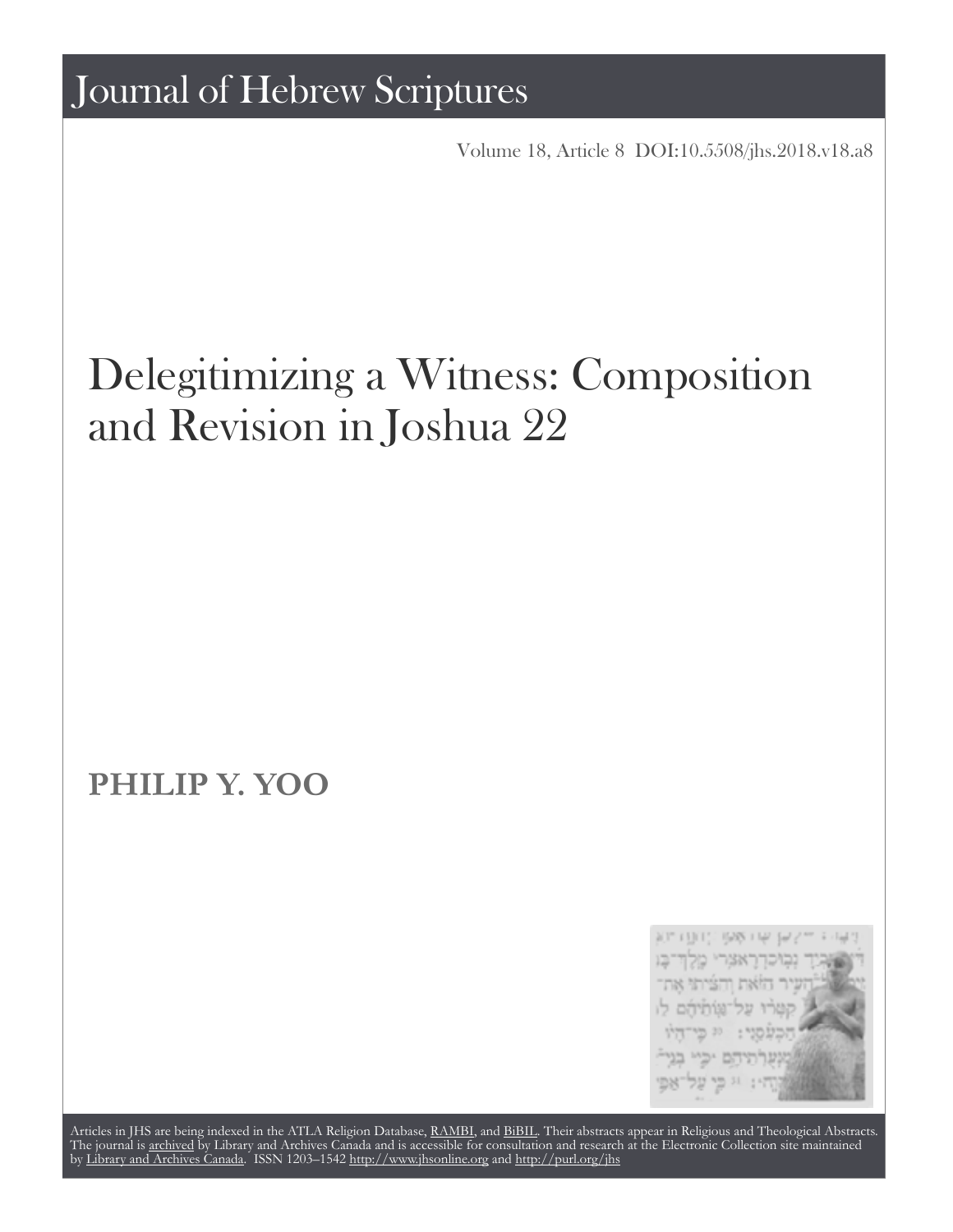### **DELEGITIMIZING A WITNESS: COMPOSITION AND REVISION IN JOSHUA 22\***

#### PHILIP Y. YOO UNIVERSITY OF TEXAS, AUSTIN

This article proposes that Joshua 22 underwent two stages of composition. The base layer consists of a short account of the Transjordanian tribes erecting an altar by the River Jordan. On its own, this account contains resonances to Pentateuchal materials, most notably in Numbers 32. Some of the readers of this account saw its ideological claims as scandalous and revised the original account by reshaping the cultic function of an altar constructed by the Jordan.

#### **INTRODUCTION: LITERARY AND IDEOLOGICAL TENSIONS IN JOSH 22**

Joshua 22 consists of an episode in which Joshua releases the Reubenites, the Gadites, and the half-tribe of Manasseh of their obligations in the Cisjordan and sends them back to the Transjordan.1 On their outbound journey, they build an altar somewhere near the River

<sup>\*</sup> My thanks to the editors and anonymous reviewers of *JHS* for their valuable comments and suggestions toward improving this article. Earlier portions of this article were presented at the Joshua–Judges section of the Annual Meeting of the Society of Biblical Literature in Boston, 2017. My thanks also to the conveners, panelists, and attendees for their remarks. Any faults contained within this paper are my responsibility alone. All English translations are mine.

<sup>1</sup> Whether or not (proto)MT or the Hebrew *Vorlage* of LXX contains the original reading remains an open question. Recognizing that MT and LXX attest to the fluidity of the scroll of Joshua in the late Second Temple period, my main goal in this article is to examine the literary development of Josh 22 and demonstrate that this chapter is the product of multiple hands. While the text-critical issues in Josh 22 are minor when compared to the rest of the book, a comparison of MT Josh 22 and LXX Josh 22 reveals both translational choices and expansions in these texts, and the forthcoming analysis will be on the MT with the exceptional LXX readings noted below.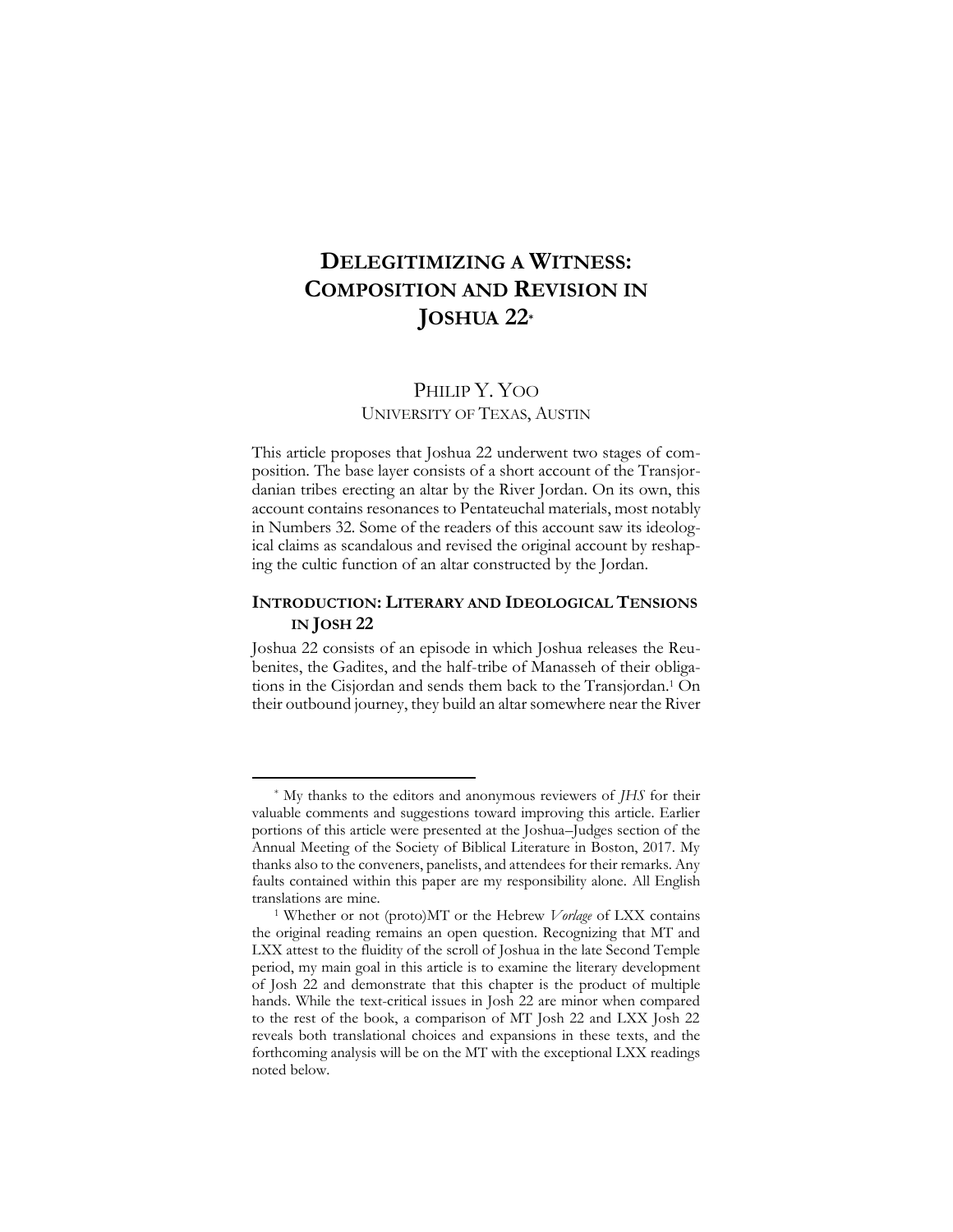Jordan, perhaps on the Cisjordanian side.2 This altar attracts the attention of the Cisjordanian tribes who assemble at Shiloh to wage war against the Transjordanian tribes, but somehow cooler heads prevail and they send an emissary led by Phinehas ben Eleazar to investigate the matter. A civil war is averted when, somewhat astonishingly, the Transjordanian tribes convince their Cisjordanian kin that this altar serves no sacrificial purpose, but rather only as a witness for future generations of their common and everlasting fidelity to Yhwh.

In spite of the apparent continuity and coherency of this episode, most critics agree that Josh 22 contains notable literary-critical and ideological discrepancies. For instance, why does Joshua address the Transjordanian tribes (v. 1), but then does not reemerge at any time after the Transjordanian tribes depart the Cisjordan (v. 8)?<sup>3</sup> Why is Joshua replaced by the priest Phinehas ben Eleazar, who appears halfway through this episode (v. 13)? Is there a literary connection between Josh 22 and any of the accounts of the allotment of the Transjordanian lands in Numbers, Deuteronomy, or elsewhere in the book of Joshua? What exactly is this "altar" (מזבח) by the Jordan,4 and why all the fuss? Is this altar, according to the Cisjordanian

<sup>2</sup> MT Josh 22:10, בארץ כנען גלילות הירדן גלילות גלילות גלילות בארץ הירדן  $\rm LXX$  v. 10: καὶ ἒλθον εἰς Γαγαλα τοῦ Ιορδάνου. Although the text contains some difficulties, such as an apparent contradiction between v. 10 (Cisjordan) and v. 15 (Transjordan) (see J. Hackett, "Religious Traditions in Israelite Transjordan" in P. D. Miller, Jr., P. D. Hanson and S. D. McBride [eds.], *Ancient Israelite Religion: Essays in the Honor of Frank Moore* Cross [Philadelphia: Fortress, 1987], 125–36 [129]), a case can be made that the altar is built on the Cisjordanian side (see N. H. Snaith, "The Altar at Gilgal: Joshua XXII 23– 29," *VT* 28 [1978], 330–35)—which could raise another problem: the Transjordanian tribes appear to have annexed a portion of Cisjordanian land by erecting an altar on land apportioned to their kin—or the Transjordanian side (following LXX vv. 11, 19; see n. 34). In any case, the main issue in vv. 9–34 is that the Transjordanian tribes built a competing, and thus ritualistically unacceptable, altar.

<sup>3</sup> At least in MT. LXX Josh 22:34 alleviates this problem with Joshua's reappearance at the end of the episode: καὶ ἐπωνόμασεν Ἰησοῦς τὸν βωμὸν. For Ἰησοῦς in LXX v. 34 as a later addition, see E. Assis, "The Position and Function of Jos 22 in the Book of Joshua," *ZAW* 116 (2004), 528–41 (here, 534 n. 34). On LXX vv. 34 (along with vv. 10, 28) pointing to LXX's preservation of an older version of Josh 22, one that was sympathetic to the builders, see A. G. Auld, "Re-Telling the Disputed 'Altar' in Joshua 22," in E. Noort (ed.), *The Book of Joshua* (BETL, 250; Leuven: Peeters, 2012), 281–93.

<sup>4</sup> While in MT the subtle use of יהוה מזבח) Josh 22:19, 28, 29) and מזבח on its own (vv. 10 [2x], 11, 16, 19, 23, 26, 32) distinguishes a true altar from a false altar, the lexical variance in LXX suggests that a more explicit attempt is made as the true altar is described as θυσιαστήριον (vv. 19, 28, 29 [2x; on a problem in v. 29, see n. 53]) and the false altar as  $βωμός$  (vv. 10 [2x], 11, 16, 19, 23, 26, 32; however, see Auld, "Re-Telling," 286–88, on the possibility that the LXX Vorlage read במה ;(see L. J. Greenspoon, *Textual Studies in the Book of Joshua* (HSM, 28; Chico: Scholars, 1983), 109, 295–96.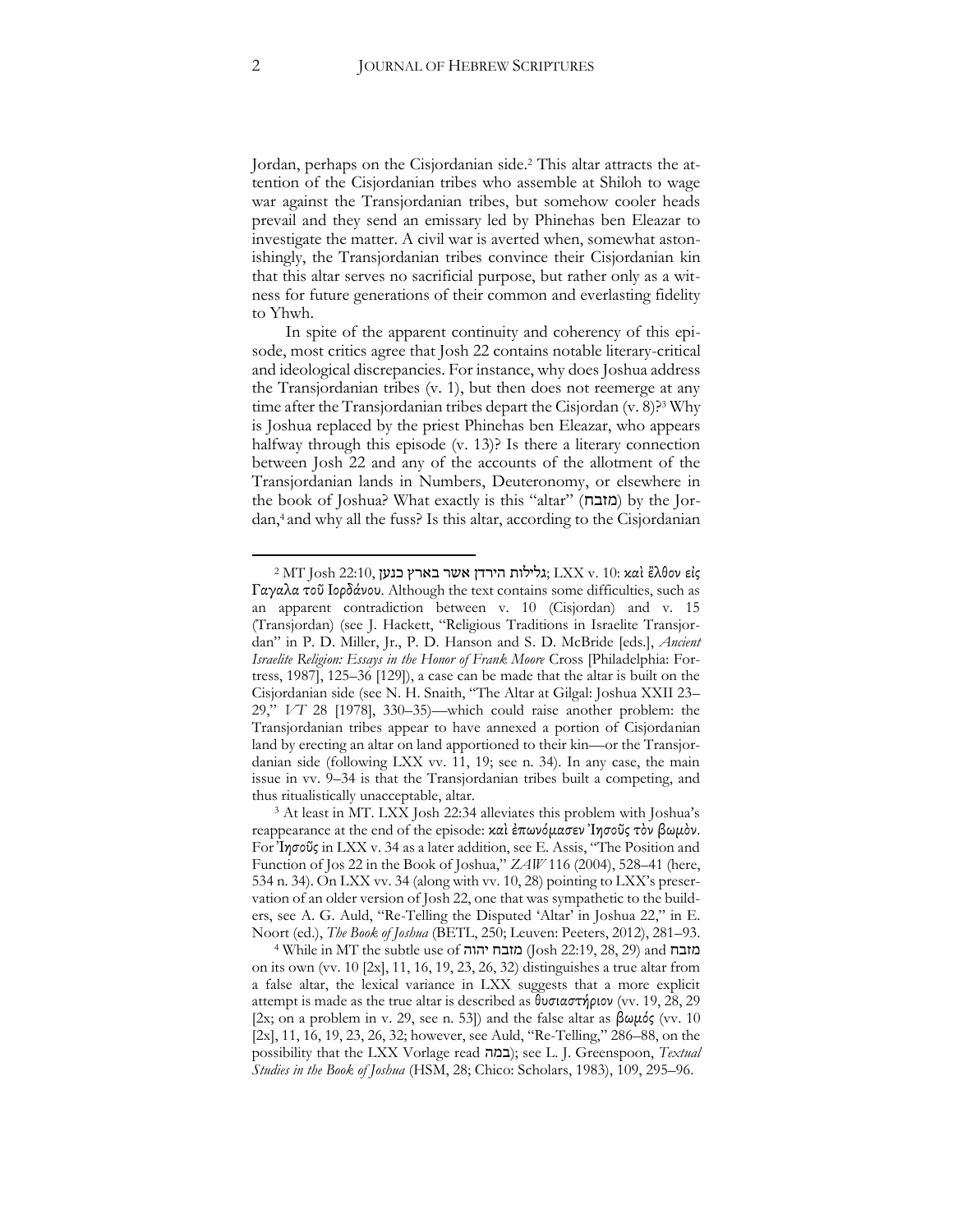tribes, one that is Yahvistically illegitimate (v. 16) or does this altar serve, as is the claim by the Transjordanian tribes, as a witness  $(7y)$ that Yhwh is indeed their deity  $(v. 27)$ ?<sup>5</sup> As indicated by these ques-

tions, Josh 22 contains inconsistencies with regard to characterization, plot, and its depiction of the Yahvistic cult. It has long been recognized that Josh 22 is the product of multiple hands and this facet explains the observed difficulties in this chapter. Although the precise results diverge to various degrees, most critics see two main sections in Josh 22: a Deuteronomistic section in vv. 1–6 (with some critics including vv. 7–8) and a Priestly section in vv. 9–34.6 Against this widely accepted view, in this article I aim to offer another solution to the literary problems, one informed by the basic tenets of source and redaction criticism, that are contained throughout this text.7

 $\overline{a}$ 

<sup>7</sup> There is much discussion on the dating and historical setting of Josh 22; see the survey in Assis, "Position and Function," 528–31. Although some critics uphold Josh 22 as a reflection of premonarchic realities (in Y. Kaufmann, *The Book of Joshua* [Jerusalem: Kiryat Sepher, 1959], 239–40 [in Hebrew]), there continues to be strong support for dating Josh 22 to the Persian period due to a spread of polyyahvism; see, among others, J. G. Vink, "The Date and Origin of the Priestly Code in the Old Testament" in idem, *The Priestly Code and Seven Other Studies* (OtSt, 15; Leiden: Brill, 1969), 1–144 (73–77); D. A. Knight, "Joshua 22 and the Ideology of Space" in D. M. Gunn and P. M. McNutt (eds.), *Imagining Biblical Worlds: Studies in Spatial, Social, and Historical Constructs in Honor of James W. Flanagan* (JSOTSupp, 359; London: T&T Clark, 2002), 51–63; O. Artus, "Numbers 32: The Problem

<sup>5</sup> The point is made again in Josh 22:34, yet there is a difficulty as the ויקראו בני ראובן ובני גד למזבח כי עד הוא בינתינו ) name for this altar is absent האלהים יהוה כי(. The same difficulty arises in LXX v. 34, in which Joshua names the βωμός (καὶ ἐπωνόμασεν Ἰησοῦς τὸν βωμὸν) but an actual name is not explicitly stated.

<sup>6</sup> A. Kuenen, *An Historico-Critical Inquiry into the Origin and Composition of the Hexateuch (Pentateuch and Book of Joshua)*, trans. P. H. Wicksteed (London: Macmillan, 1886), 339–40; J. Wellhausen, *Die Composition des Hexateuchs und der historischen Bücher des Alten Testaments*, 4th ed. (Berlin: de Gruyter, 1963), 132–33; W. E. Addis, *The Documents of the Hexateuch: Translated and Arranged in Chronological Order*, 2 vols. (London: D. Nutt, 1893), 2:163–64, 473–76; J. E. Carpenter and G. Harford-Battersby, *The Hexateuch According to the Revised Versio*n, 2 vols. (London: Longmans, 1900), 2:354–56; J. E. Petersen, "Priestly Materials in Joshua 13–22: A Return to the Hexateuch?," *HAR* 4 (1980), 131–46 (141); F. M. Cross, *From Epic to Canon: History and Literature in Ancient Israel* (Baltimore: Johns Hopkins Press, 1998), 62–63; M. A. O'Brien, *The Deuteronomistic History Hypothesis: A Reassessment* (OBO, 92; Freiburg: Universitätsverlag; Göttingen: Vandenhoeck & Ruprecht, 1989), 75; R. D. Nelson, *Joshua: A Commentary* (OTL; Louisville: Westminster, 1997), 247–48; Auld, "Re-Telling," 285. Some critics more precisely delineate the developmental stages in each one of vv. 1–8 and (post-P) vv. 9–34, see C. G. den Hertog, "Der geschichtliche Hintergrund der Erzählung Jos 22" in U. Hübner and S. Münger (eds.), *Saxa loquentur: Studien zur Archäologie Palästinas/Israels. Festschrift für Volkmar Fritz zum 65. Geburtstag* (AOAT, 302; Münster: Ugarit-Verlag, 2003), 61–83.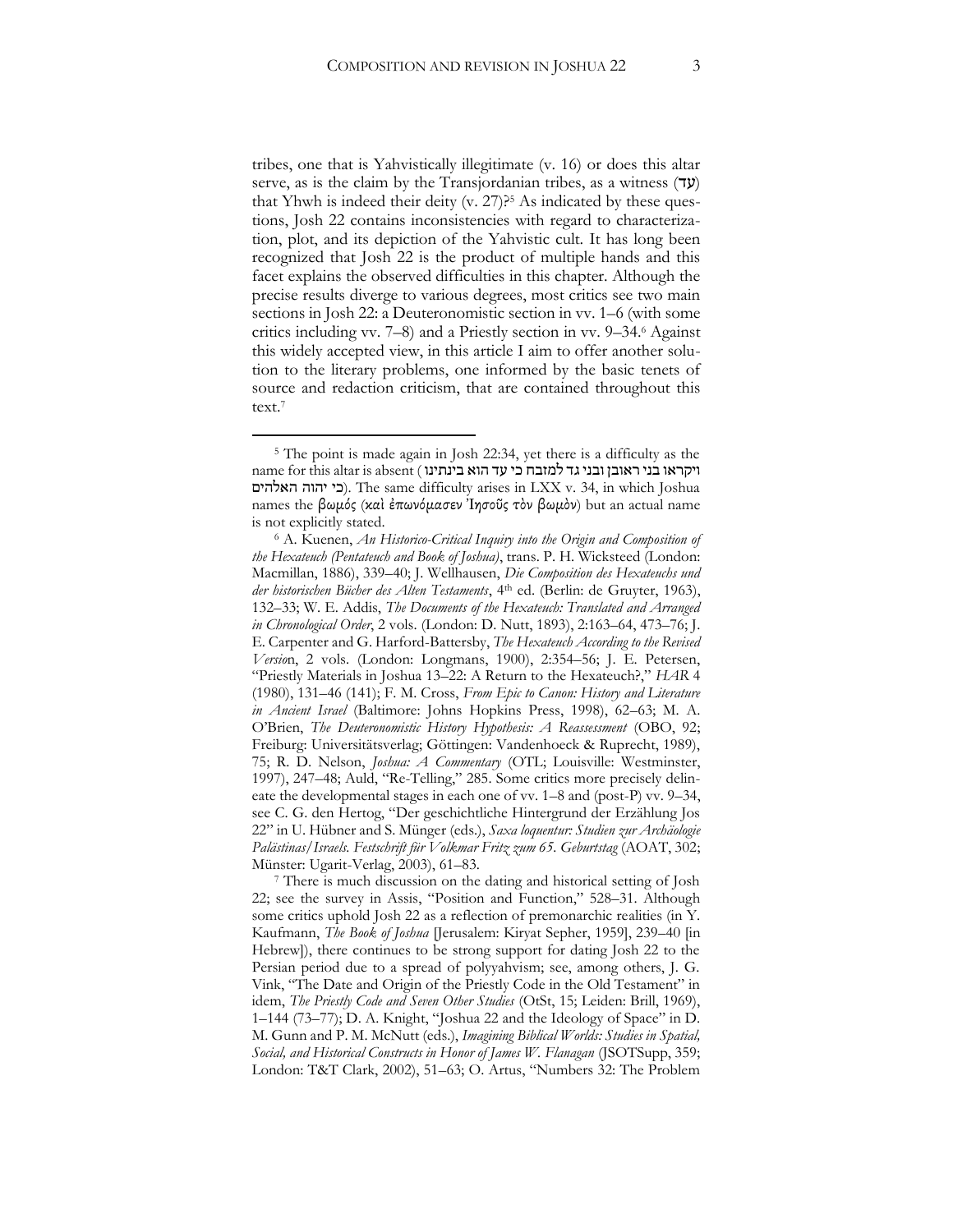#### **THE (IN)COHERENCY OF JOSH 22:1–8**

In support of the Deuteronomistic provenance of Josh 22:1–8, critics point to resonances between portions of Joshua's speech in v. 3, kept you and ("ושמרתם את משמרת מצות יהוה אלהיכם specifically the charge of Yhwh your god"; cf. Deut 11:1; 1 Kgs 2:3), and Deuteronomic-inspired phraseology.8 Josh 22:5 is also noticeable for its distinct Deuteronomistic style and the promotion of התורה ("the Torah;" cf. Deut 1:5; 4:8; 2 Kgs 17:34, 37) as authoritative and unparalleled.9 There are, however, indications that the entirety of Josh 22:1–8 is not uniformly Deuteronomistic. The matter of the halftribe of Manasseh will be fully addressed below, but for now it can be noted that the recurring descriptions of the half-tribe of Manasseh throughout Josh 22 have long been recognized as an addition.<sup>10</sup>  $\alpha$  such as מטה ("tribe") in v. 1 and אחזה ("possession") in v. 4 are seen as Priestly,11 yet the mere appearance of Priestly phraseology does not lead to the conclusion that any of vv. 1–8 were edited by a Priestly hand. <sup>12</sup> Instead, the possibility remains that the appearance of מטה and אחזה demonstrates a later hand's familiarity with Priestly materials.

It was noted above that in Josh 22:1–8 Joshua oftentimes speaks deuteronomistically: recall his words משמרת את ושמרתם מצות יהוה אלהיכם (v. 3b). Not all of his words in vv. 1–8, however, align well with Deuteronomic speech. In v. 2b, Joshua's words that

of the Two and a Half Transjordanian Tribes and the Final Composition of the Book of Numbers" in C. Frevel (ed.), *Torah and the Book of Numbers* (FAT II, 62; Tübingen: Mohr Siebeck, 2013), 367–82 (375–78). See also the dating of (Deuteronomistic) Josh 22:1–6 to the exilic period and vv. 9–34 to the post-exilic period in T. Römer, *The So-Called Deuteronomistic History: A Sociological, Historical, and Literary Introduction* (London: T&T Clark, 2005), 134, 136, 176. In proposing a relative dating of the literary strata that underlie Josh 22, I am of the opinion that polyyahvism need not necessarily emerge only in late Persian period Judaism and do not think this criterion, on its own and in combination with others, can lead to an absolute dating of Josh 22.

<sup>8</sup> M. Weinfeld, *Deuteronomy and the Deuteronomic School* (Oxford: Clarendon, 1972), 335.

<sup>9</sup> Ibid., 333–34, 336, 338.

<sup>10</sup> Carpenter and Harford-Battersby, *Hexateuch*, 2:355; M. Noth, *Das Buch Josua*, 3rd ed. (HAT, 7; Tübingen: Mohr, 1971), 133; K. Möhlenbrink, "Die Landnahmesagen des Buches Josua," *ZAW* 56 (1938), 238–68 (246). On the problems with the half-tribe of Manasseh, especially in Josh 13–22, see A. G. Auld, *Joshua, Moses and the Land: Tetrateuch-Pentateuch-Hexateuch in a Generation since 1938* (Edinburgh: T&T Clark, 1980), 57–59. Although different descriptions of this half-tribe are scattered throughout MT Josh 22 as חצי שבט מנשה (v. 1); חצי שבט המנשה (v. 7, 9, 10, 11, 21); חצי שבט מנשה (vv. 13, 15); and מנשה בני) vv. 30, 31), in my mind the variances are of a stylistic nature. The matter of the half-tribe of Manasseh in LXX vv. 32, 33, 34 is discussed below.

<sup>11</sup> Petersen, "Priestly Materials," 143–44.

<sup>12</sup> As observed in Kuenen, *Hexateuch*, 339.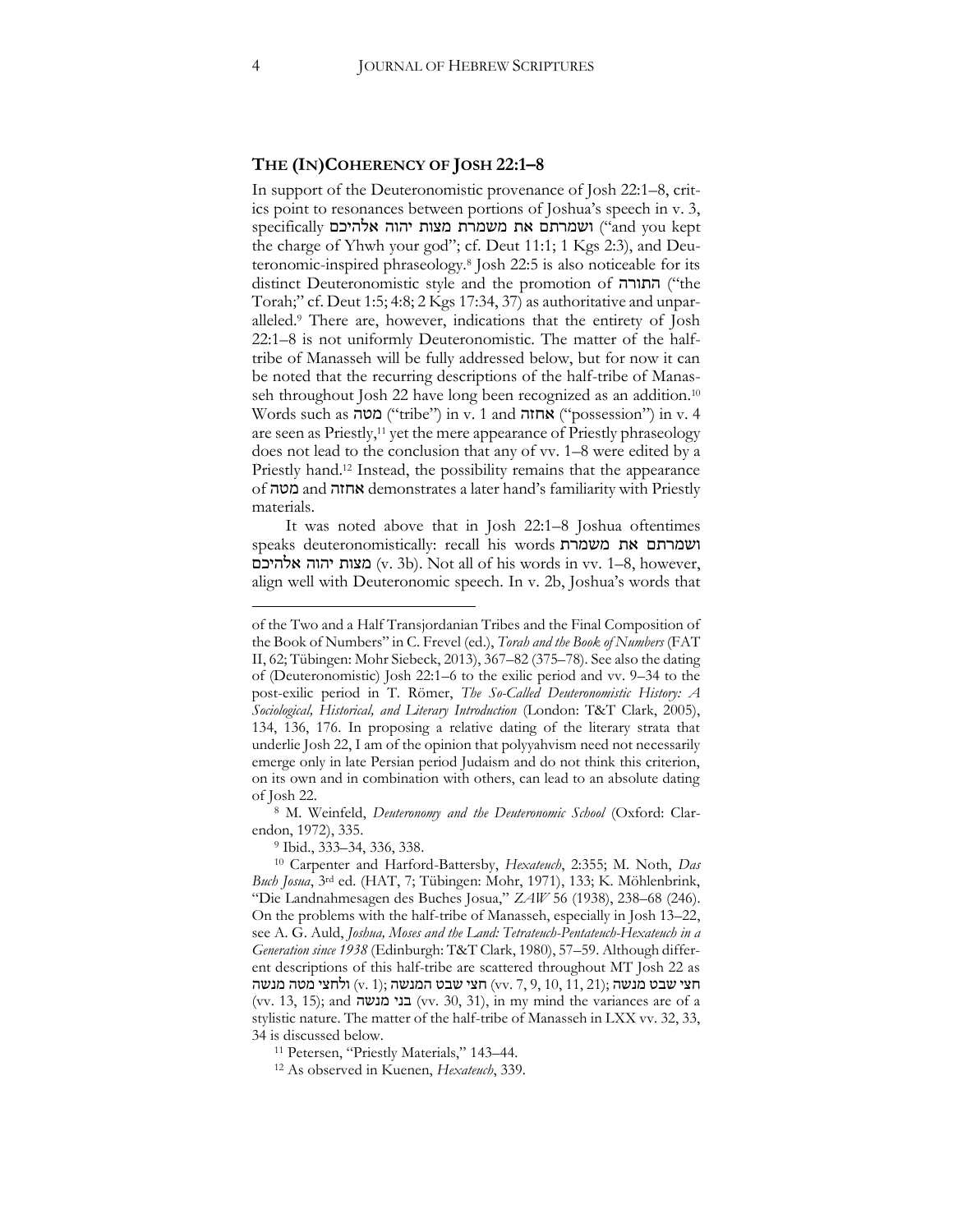are directed to the Transjordanian tribes, בקולי ותשמעו, resonate with Deuteronomic-inspired phraseology, but while the idiomatic בקול + שמ״ע) and sometimes followed by an object suffix) expresses obedience, in Deuteronomic parlance this idiom usually has obedience to Yhwh in mind, and not to a human speaker.13 Aligned with the Deuteronomic claim that the Israelites heard only Yhwh's קול at Horeb,14 the Deuteronomic Moses never says בקולי ותשמעו to the Israelites to express his desire that the Israelites should obey him. It is outside of the Deuteronomic corpus, in Exod 4:1, in which Moses raises the possibility that the Israelites will not listen to him ( $\overrightarrow{R}$ ) בקלי ישמעו(. The sense of Joshua's words in Josh 22:2b, ותשמעו בקולי, more closely resembles Jethro's words to Moses ( שמע עתה בקולי, Exod 18:19) or Yhwh instructing Abraham to obey Sarah (בקלה שמע, Gen 21:12), which appear in episodes that are neither Deuteronomic nor Priestly.15 Accordingly, בקלי ותשמעו in Josh 22:2b does not belong to the same literary layer as Deuteronomicinspired אלהיכם יהוה מצות משמרת את ושמרתם in v. 3, and belong to a "non-Deuteronomic" literary stratum, which for now I label 'A'. In what surrounds בקלי ותשמעו, all but a small portion of vv. 1–3a reads well together and can also be assigned to 'A'. The exception lies, as it was mentioned above, in the half-tribe of Manasseh ( ולחצי מטה מנשה,  $v.$  1b).

A solution to the half-tribe of Manasseh in Josh 22 can be found from the account of the apportioning of the Transjordan in Num 32, which is generally recognized as a composite of Priestly [P] and non-Priestly [P] materials. While the precise delineation of the constituent parts of Num 32 and the relationship between P and non-P continues to be debated, there are strong arguments for a model that envisions two coherent, yet independent, reports.16 In

<sup>13</sup> Deut 4:30; 13:18; 15:5; 26:14, 17; 27:10; 28:1, 2, 15, 45, 62; 30:2, 8, 10, 20. The exception lies in the case of the insubordinate son in Deut 21:18 (אמו), שמע בקלנו) (שמע בקול אביו ובקול אמו).

<sup>14</sup> B. D. Sommer, *Revelation and Authority: Sinai in Jewish Scripture and Tradition* (AYBRL; New Haven, Conn.: Yale University Press, 2015), 65–68.

<sup>15</sup> Some readers may identify both Gen 21:12 and Exod 18:19 as non-Priestly [non-P] or Elohist [E], and for readers who adhere to the basic tenets of the four-source theory the discussion will be continued in the notes below. The dating of Genesis–Numbers remains a contentious issue, with some critics adhering to a pre-exilic date and other critics arguing that the non-Priestly portions are of post-exilic origin; furthermore, these portions are upheld as not only post-Priestly but also post-Deuteronomic. While it is my understanding that both Genesis–Numbers and portions of Joshua contain what may be labelled as "protoDeuteronomic" materials, which do not demonstrate an awareness of the Priestly materials, it is my hope that this analysis will be useful for readers who subscribe to the view that the Hexateuch consists of Deuteronomic, Deuteronomistic, and Priestly materials, as well as materials that fit none of these labels.

<sup>&</sup>lt;sup>16</sup> For the following division of Num 32, see the full treatment and iden-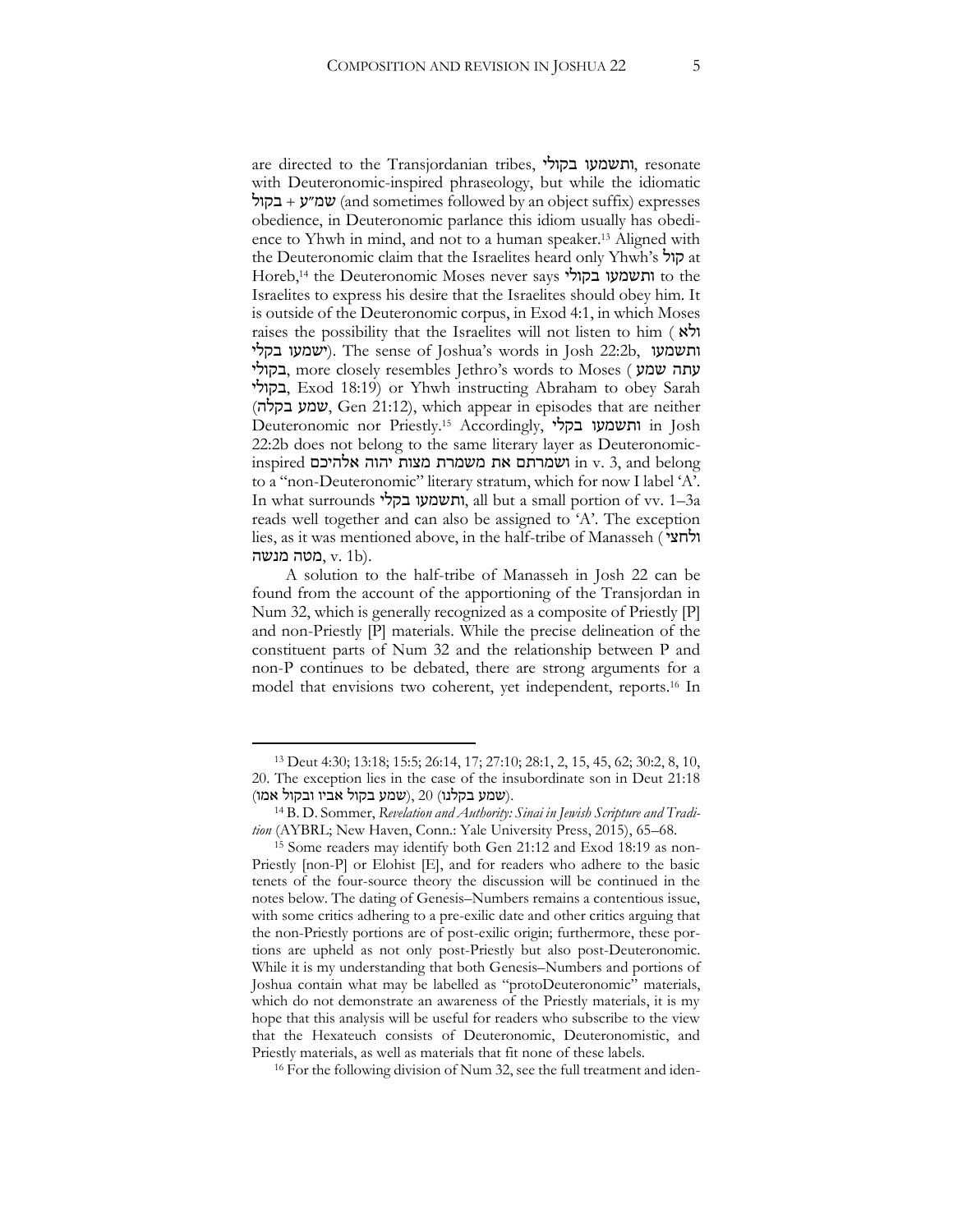one of the reports, which is Priestly [P], the Gadites and the Reubenites approach Moses, Eleazar, and the leaders of the community with the request that the Transjordan be given to them as a possession (אחזה), where they will build their towns and sheepfolds. This request is granted but it comes with the stipulation that the Gadites and the Reubenites must accompany their kin into Canaan and fight יהוה לפני. In the other report, which is non-Priestly [non-P], the cattle-rich Reubenites and Gadites approach Moses with the offer to forego their portion in the Cisjordan as the Transjordan is cattle country. They offer to fight alongside their kin until they have settled in Canaan and Moses accepts this offer. Afterwards, the descendants of Manchir ben Manasseh conquer Gilead and Moses gives them the land. In Num 32, neither P nor non-P mentions the half-tribe of Manasseh, and the redactional insertion of the half-tribe of Manasseh after P and non-P were combined was necessitated by the Deuteronomic descriptions of this half-tribe.17 As it is argued below that one of the reports preserved in Num 32 continues into Josh 22, I agree with the view that the notices of the half-tribe of Manasseh in Josh 22 belong, as is the case in Num 32, to a secondary layer; as a result, none of these descriptions can belong to 'A'. In v. 1b, the halftribe of Manasseh interrupts 'A' and belongs to a redactional layer here labelled 'B'—that aligns 'A' with other source materials as 'A' is absorbed into an expanding and developing corpus.

 $\,$ As noted before, Josh 22:1\* [minus מנשה מנשה] – 3a read well together as a single unit, and belong to non-Deuteronomic 'A'.<sup>18</sup> There is, however, a subtle break in v. 3b as it was observed above that אלהיכם יהוה מצות משמרת את ושמרתם is consistent with Deuteronomistic phraseology. Accordingly, v. 3b does not belong to 'A' and unlikely belongs to 'B'. On its own, v. 3b stands as an unlikely beginning to a report that parallels or was once independent of 'A'. Instead, v. 3b is supplemental to what precedes it in vv. 1\*–3a and belongs to a later hand, which for now I label 'C'. 'C' can be conceived of as supplemental material, and מצות משמרת את ושמרתם יהוה אלהיכם (v. 3b) suggests that it is aligned with Deuteronomistic thought. Josh 22:3b continues into vv. 4–5 as the claim that Yhwh granted rest (הניח יהוה אלהיכם, v. 4a),<sup>19</sup> Joshua's command for the Israelites to return to their tents (לכם לאהליכם, v. 4b),<sup>20</sup> and the invocation of Moses as "servant of Yhwh" (משה עבד יהוה, v. 4b),21 contains resonances to Deuteronomic-inspired texts. On the

tification of E, P, and a Deuteronomistic insertion (in vv. 7–15) in L. Feldman Marquis, "The Composition of Numbers 32: A New Proposal," *VT*  63 (2013), 408–32.

<sup>17</sup> Feldman Marquis, "Numbers 32," 421–22.

<sup>18</sup> Throughout the remainder of this article, \* denotes portions of a single verse or a group of verses.

<sup>19</sup> Cf. Deut 3:20; 12:10; 25:19; see Weinfeld, *Deuteronomy*, 343.

<sup>&</sup>lt;sup>20</sup> Cf. the combination of **כנ״ה + הל״כ** elsewhere in Judg 18:21; 1 Kgs 10:13; 2 Kgs 5:12.

<sup>21</sup> LXX Josh 22:4 lacks ὁ παῖς κυρίου (cf. vv. 2a, 5a). As יהוה עבד משה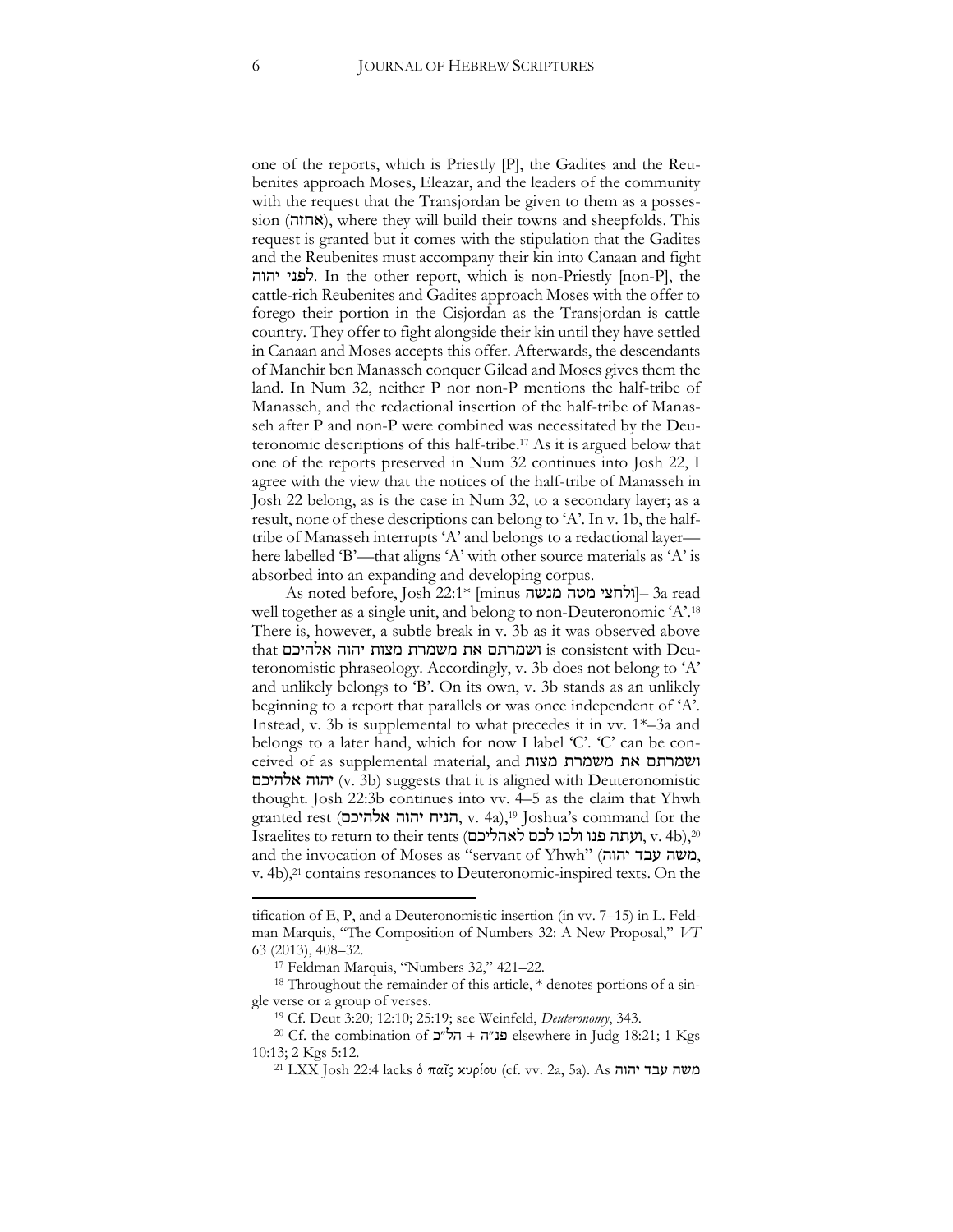observation that v. 4b uses the Priestly term אחזה for "holding" in contrast to ירשה in Deuteronomic texts22—it is generally thought to be from a Priestly hand, but it appears that v. 4b is a fusion of Priestly and Deuteronomic-inspired phraseology. Due to its emphasis on observing the Torah, the entirety of v. 5 reads well as Deuteronomic-inspired 'C' material.<sup>23</sup> When read as a whole, vv. 1–5 demonstrate the manner in which a Deuteronomistic supplement expands upon its received materials; in other words, 'C' (vv. 3b–5) expands upon 'AB' (vv. 1–3a).

A detected break lies in Josh 22:6. As 'A' reports that the Transjordanian tribes have fulfilled their obligations to their kin (vv. 1\*–3a), what remains in 'A' is for the Transjordanian tribes to be released, and 'A' continues with a brief description of Joshua blessing and sending away the Transjordanian tribes: יהושע ויברכם ויילכו אל אהליהם ,Josh 22:6a). What follows next in v. 6b, וילכו אל אהליהם, however, is the fulfillment of the command in v. 4b ( ולכו פנו ועתה לכם לאהליכם), which was assigned to 'C'. The significance and function of "their tents" in v. 6b to 'C' will become apparent, but for now it can be noted that אהל also appears in vv. 7, 8, verses that critics suspect actually belong to a secondary layer.<sup>24</sup> Accordingly, vv. 6b– 9a\* [only  $2^5$  can be assigned to 'C', and the manner in which vv. 6b–9a\* [וישבו [supplements 'A' will be discussed below. Although the mention of the half-tribe of Manasseh in v. 1b was assigned to 'B', the mention of the half-tribe of Manasseh ( ולחצי שבט המנשה in v. 7 is entirely surrounded by 'C' materials and as 'C'

also appears in vv. 2a, 5a, I do not assign all the occurrences of עבד משה יהוה in Josh 22 to a single layer ('A' or 'C'). Although יהוה עבד משה commonly appears in Deuteronomic-inspired literature (see 2 Kgs 18:12), it also appears in the non-Priestly, non-Deuteronomic materials (cf. Num 12:7; and the assignment of Deut 34:5 to E in M. Haran, *The Biblical Collection: Its Consolidation to the End of the Second Temple Times and Changes of Form to the End of the Middle Ages*, 4 vols. [Jerusalem: Magnes, 1996-2014], 2:193 n. 8 [in Hebrew]; D, E, J, and P in P. Y. Yoo, "The Four Moses Death Accounts," *JBL* 131 [2012], 423–41 [432–33]).

<sup>22</sup> Weinfeld, *Deuteronomy*, 341–42.

<sup>23</sup> On מצותיו לשמר in Josh 22:5b as "typisch deuteronomischtische Fortschreibung," see den Hertog, "Erzählung," 63; as well as E. Assis, " 'For it Shall be a Witness Between Us': A Literary Reading of Josh 22," *SJOT* 18 (2004), 208–31 (210–12). Other critics view all of v. 5 as an addition; see O'Brien, *Deuteronomistic History Hypothesis*, 75.

<sup>24</sup> Kuenen (*Hexateuch*, 339) detects late language in Josh 22:7–8, for example, נכסים) v. 8; cf. 2 Chr 1:11–12; Qoh 5:18 [ET 19]; Aram. נכסי, Ezra 6:8; נכסין, 7:26(. Other critics see all or portions of vv. 7–8 as a transitional link; see Nelson, *Joshua*, 247; O'Brien, *Deuteronomistic History Hypothesis*, 75 n. 106. Not all critics consider all of vv. 7–8 as late; on v. 8 as Jehovist (JE), see Wellhausen, *Composition*, 133. 25 Due to the appearance of the imperative שובו in v. 8a, I also include

the fulfillment of this command, וישבו, in v. 9a (absent in LXX v. 9a) as part of 'C'.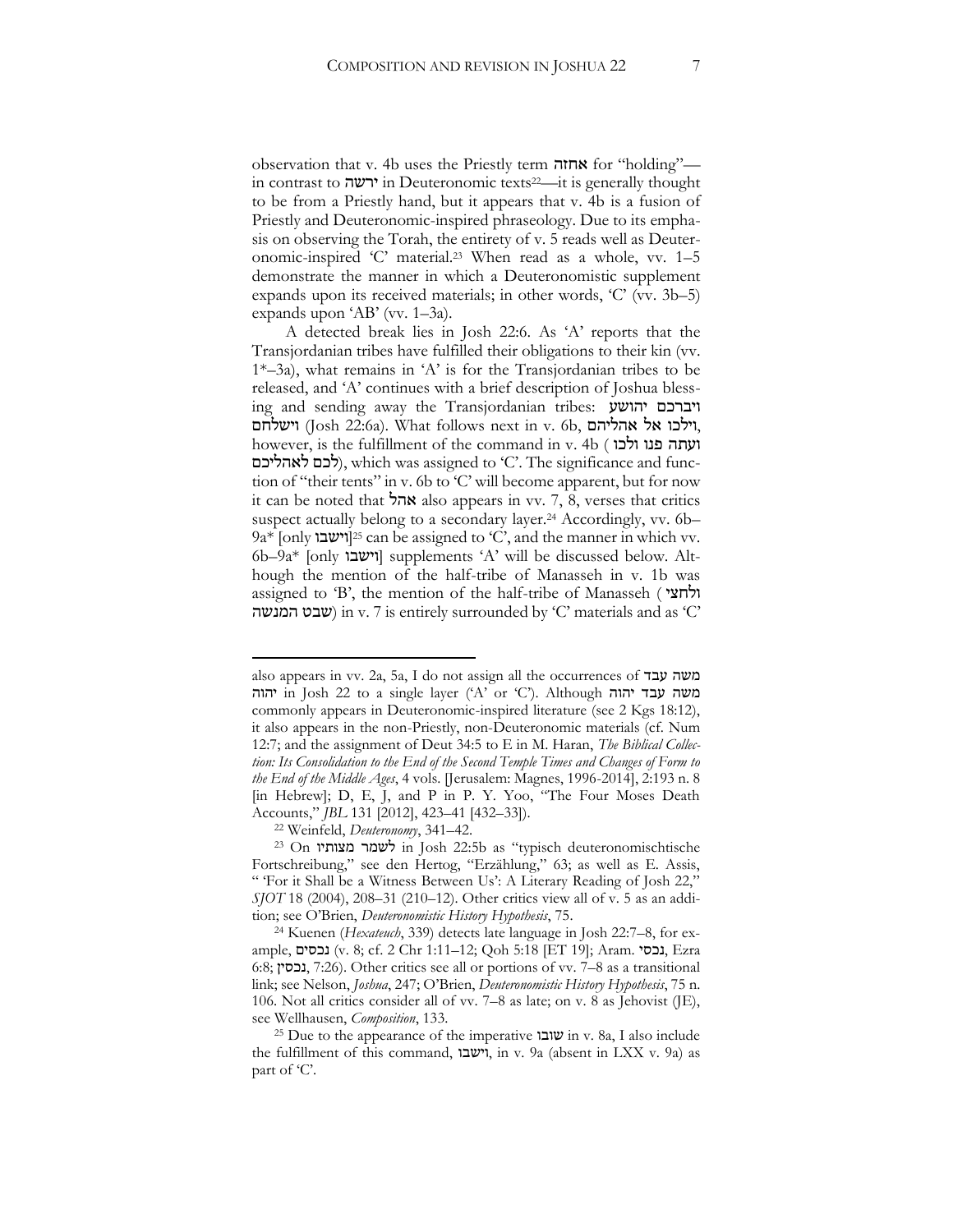presumes combined 'A' and 'B' (specifically, 'AB') and does not distinguish between 'A' and 'B', the possibility remains that some of the mentions of "the Reubenites, the Gadites, and half-tribe of Manasseh" belongs to 'C'.

With the foregoing observations in mind, Josh 22:1–8 can be separated into what has been labelled as a non-Deuteronomic base layer 'A'; a redactional layer 'B'; and Deuteronomistic supplementary material 'C'. 'A' consists of a narrative in which Joshua calls the Reubenites and the Gadites (v. 1\*), acknowledges that they fulfilled their obligations to their kin, and their kin now enjoy a period of rest from hostilities (vv. 2–3a). All that remains for Joshua is to bless the Reubenites and the Gadites and send them on their way (v. 6a). What constitutes 'A' in Josh 22:1–8 unlikely stood on its own. As Josh 22:2a suggests, 'A' presupposes, if not continues, a narrative that described how Moses established the terms for the Reubenites and the Gadites to settle in the Transjordan. As noted above, Num 32 consists of non-Priestly and Priestly reports of the allocation of the Transjordanian lands to two of the Israelite tribes, and between these two reports, it is the non-P report that is resonated in Josh 22. Not only do Num 32:1 (non-P) and Josh 22:1 ('A') share the order of the Transjordanian tribes as the Reubenites and the Gadites—as opposed to the order of the Gadites and the Reubenites in the P portions of Num 3226—both non-P in Num 32 and 'A' in Josh 22:1– 8\* also envision that the Reubenites and the Gadites must fulfill their obligation to their kin as stipulated by a human, and not divine, agent.<sup>27</sup> As such, the 'A' base layer in Josh  $22:1-8*$  continues the narrative strand that began in the non-Priestly portions of Num 32.28

<sup>26</sup> Num 32:2, 6, 25, 29, 31. In contrast, throughout Josh 22, the order of the Reubenites and the Gadites (either in the gentilic in Josh 22:1 or preceded by בן in vv. 9, 10, 11, 13, 15, 21, 25, 30, 31, 32, 33, 34) is maintained, which also raises questions concerning the alleged Priestly provenance of any of these descriptions and its surrounding materials.

<sup>27</sup> In contrast to the Priestly report in Num 32, in which it is Yhwh not Moses—who commands the Gadites and the Reubenites (v. 31), and the Gadites and the Reubenites are to be placed לפני יהוה (v. 20) when the Israelites are in battle; see Feldman Marquis, "Numbers 32," 427–28.

<sup>28</sup> Further instructions are given to the Transjordanian tribes by Moses in Deut 3:18–20 and Joshua in Josh 1:12–15; 4:12–13, but if any of these accounts are either Deuteronomic or Deuteronomistic, then it unlikely continues into the 'A' portions of Josh 22:1–8\*. Acknowledging that the relationship between Josh 1:12–15 and 22:1–7(9) is contested, as Josh 22:1– 7(9) may belong with 1:12–15 to a single source (Carpenter and Harford-Battersby, *Hexateuch*, 2:354–356); or is supplemental to 1:12–15 (Kaufmann, *Joshua*, 237); or *Gegenstück* to 1:12–15 (Noth, *Josua*, 133), I am open to the possibility that Josh 1:12–15\* (I submit, vv. 12\*–14, 15b, with ולחצי מנשה שבט in v. 12 as redactional, and what remains as a Deuteronomistic supplement), as well as the Transjordanian response that follows in vv. 16– 18, is not Deuteronomistic. In contrast to the detail of towns in Deut 3:18– 20 (שבו בעריכם אשר נתתי לכם, v. 19b)—and, it should be noted, in the mention of building and rebuilding towns in the P portions of Num 32 (see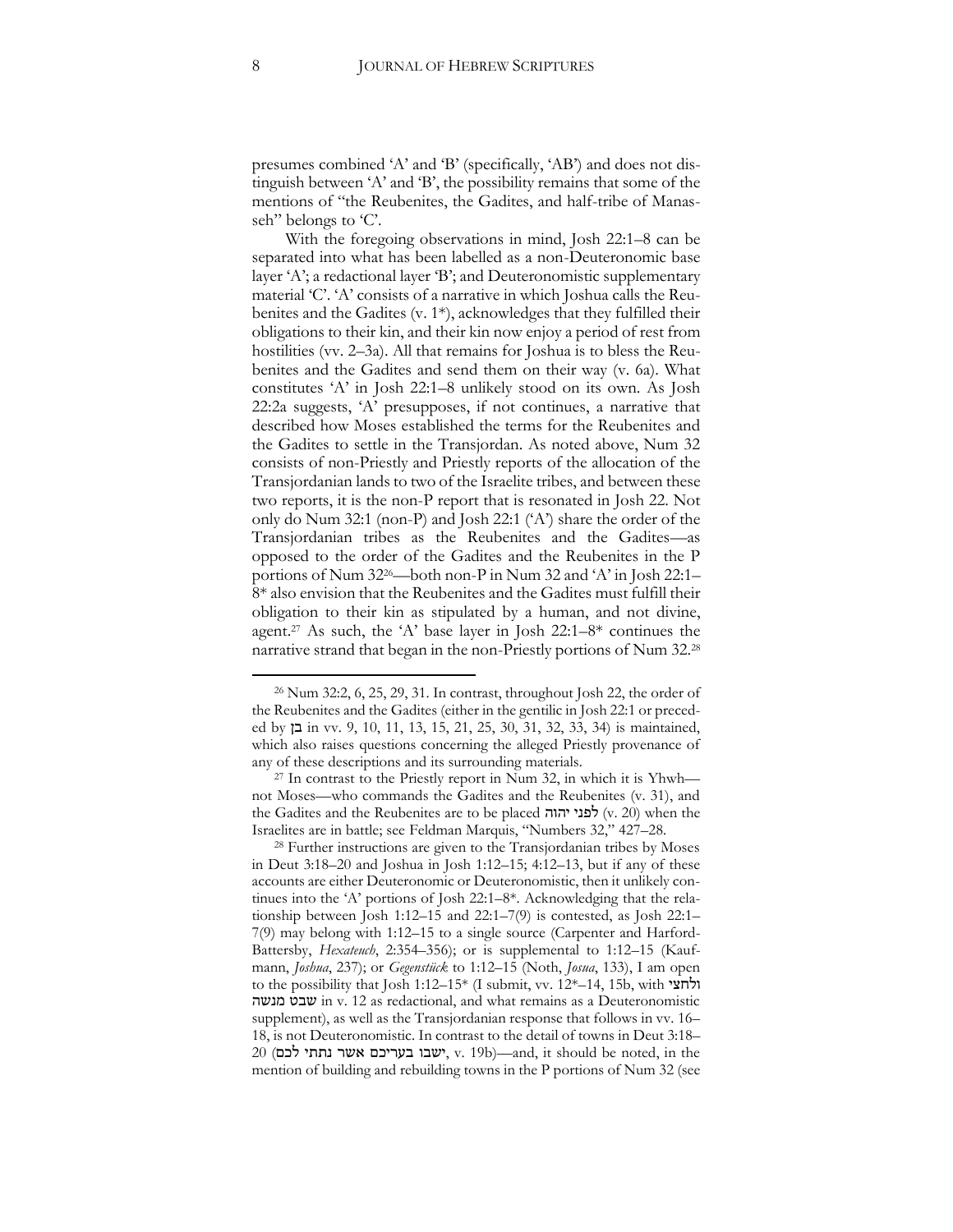The 'A' base layer that is contained in Josh 22:1–8, even after the slight 'B' revision that results in 'AB', was considered unsatisfactory by one of its earlier readers for important reasons. Informed by Deuteronomistic ideology and the development of episodes in what is now the book of Joshua, 'C' not only preserves 'AB' but also contributes its own materials. According to 'AB', the Reubenites, the Gadites, and half-tribe Manasseh did not abandon their kin (vv. 1– 3a). To this detail, 'C' adds that the Transjordanian tribes kept the charge of Yhwh (v. 3b). 'C' is also dissatisfied with the report preserved in 'AB' that Joshua sent away the Transjordanian tribes with a blessing (v. 6a) as this blessing was apparently bestowed without any conditions. 'C' adds material, specifically the imposition of obligations: the Transjordanian tribes are to go back to their tents (v. 4b)—which is what they do (vv. 6b–9a\* [only  $\text{univ}$ ])—and they are to observe and fulfill what Moses commanded them, serve Yhwh with their heart and soul, and walk in Yhwh's ways (v. 5). The manner in which 'C' uses Priestly language suggests that the Deuteronomistic supplementary material is post-Priestly as it is familiar with Priestly materials, albeit not in its independent form.29

#### **IS JOSH 22:9–34 PRIESTLY?**

 $\overline{a}$ 

Having identified a base layer and its additions in Josh 22:1–8, we turn to what remains in this chapter. Scattered throughout vv. 9–34

Feldman Marquis, "Numbers 32," 422–23)—the rural emphasis in Josh 1:14 (see T. B. Dozeman, *Joshua 1–12: A New Translation with Introduction and Commentary* [AB, 6B; New Haven, Conn.: Yale University Press, 2015], 221) is well aligned with the issue of cattle land in the non-P report in Num 32. Furthermore, in Josh 1:14, Joshua orders the Transjordanian tribes to lead their kin armed (חמשים לפני אחיכם), which is what according to non-P the Reubenites and the Gadites pledged in Num 32:17 (MT בני לפני חשים ישראל ;on the emendation of MT חשים to חמשים, see Philip Y. Yoo, "Armed for Battle? On the Meaning of חמשים in Exodus 13,18," *ZAW* 128 [2016], 42–48 [44]). As Josh 1:12–18\* is consistent with the non-P portions of Num 32, I submit that it is also aligned with what I identify in Josh 22 as  $A$ '.

<sup>29</sup> That is, 'C' does not know of the Priestly materials as an originally independent source. Weinfeld, however, states "the fact that we meet with Priestly material in D and Dtr rather than the converse clearly demonstrates that the deuteronomic school was familiar with Priestly composition" (*Deuteronomy*, 182). Weinfeld dates P before D, and does not see P and D as concurrent and independent from each other. Although D does not appear to make any reference to Priestly materials (see J. S. Baden, *The Composition of the Pentateuch: Renewing the Documentary Hypothesis* [AYBRL; New Haven: Yale University Press, 2012], 133), I am of the belief that the case is different for the Deuteronomistic supplementary material in Josh 22 as its use of Priestly materials is not from an independent P document (however imagined) but in its preserved form in a developed or developing Pentateuchal or Hexateuchal corpus.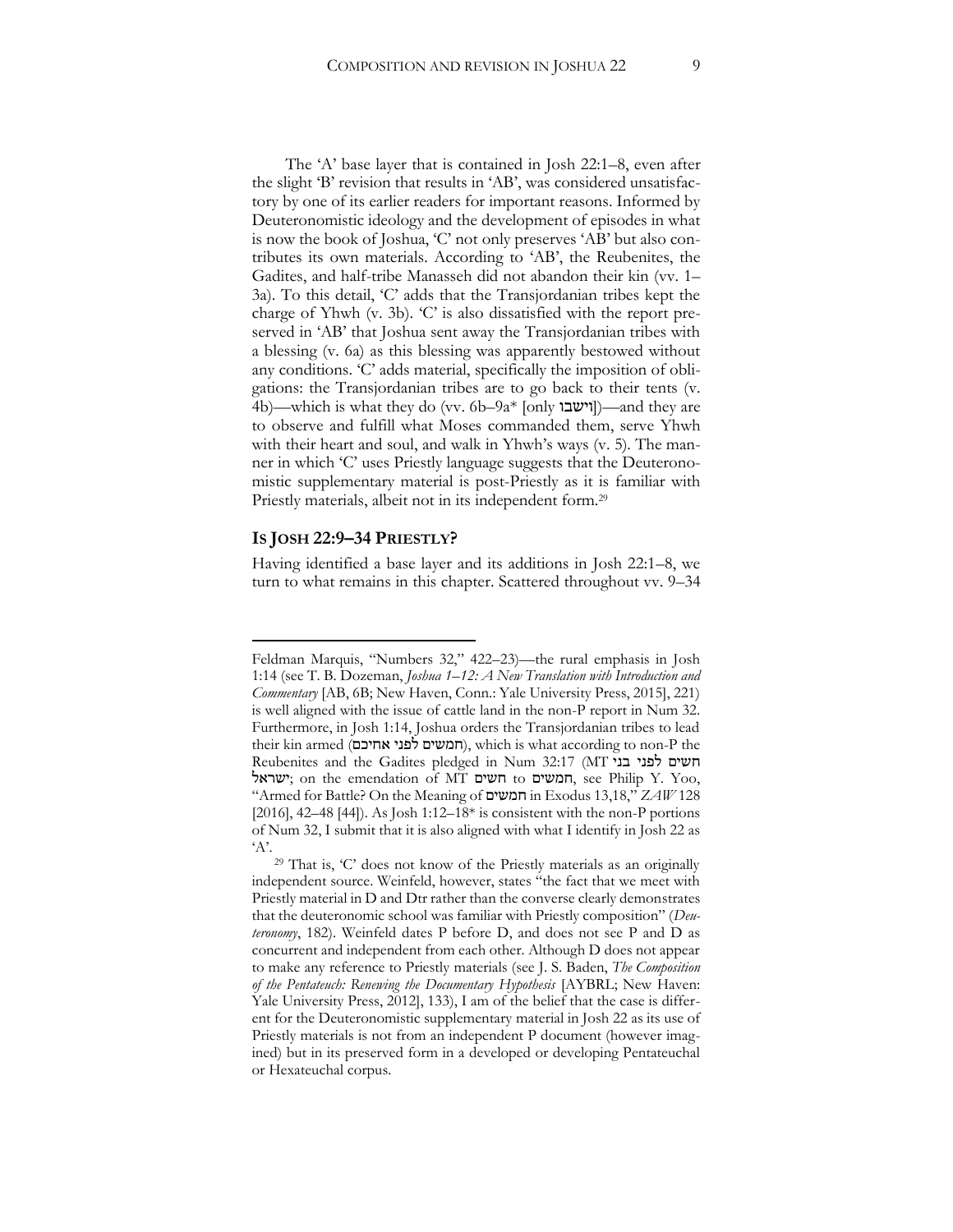are Priestly terms such as עדה ("holding"),30 עדה ("congregation"), $31$  נשיאים ("leaders"), $32$  and  $\mu$ "tabernacle"). $33$  Phinehas ben Eleazar, a figure traditionally associated with the priestly ranks, first appears in v. 13 and takes over the role of lead actor from Joshua. The mention of sacrifices, including ובזבחינו בעלותינו ובשלמינו ("through our burnt offerings, sacrifices, and well-being offerings," v. 27) and ולזבח ולזבח (for burnt offerings, cereal offerings, and sacrifices," v. 29) suggest some familiarity with the Priestly sacrificial system. The charge of מעל (sacrilege," v. 16) hints at a ritualistic concept as expounded upon in the Priestly legislation. Furthermore, the description of the Transjordan as טמאה ("unclean," v. 19) is consistent with the Priestly view of geography, which does not conceive of the land of Canaan extending beyond the Jordan (Num 34:11–12).34

However, the existence of Priestly terminology and language does not necessarily lead to the conclusion that vv. 9–34 are *Priestly*, 35 especially when the context diverges significantly from Priestly ideology. Five examples illustrate this point. One, יהוה פי על") according to Yhwh," v. 9) is common throughout P<sup>36</sup> but also appears elsewhere in 2 Kgs 24:3. Although the expression is uncommon outside of P, the example in 2 Kgs 24:3 indicates that at the very least one other composer, one not within the Priestly tradent, was familiar with this expression. Two, the usage of **מעל** in Josh 22:16 (also vv. 20, 22, 31) follows the use of this word as a Priestly technical term

<sup>35</sup> In addition to n. 6, see the focused discussion on Josh 22:9–34 and arguments for its Priestly provenance in Kaufmann, *Joshua*, 239; J. S. Kloppenborg, "Joshua 22: The Priestly Edition of an Ancient Tradition," *Bib* 62 (1981), 347–71; Weinfeld, *Deuteronomy*, 181; Nelson, *Joshua*, 247; R. Goldstein, "Joshua 22:9–34: A Priestly Narrative from the Second Temple Period," *Shnaton* 13 (2002), 43-81 [in Hebrew]; and recently, vv. 9-34 as a Priestly passage integrated into (Deuteronomic) Joshua in P. Pitkänen, "P/H and D in Joshua 22,9–34," *BN* n.f. 171 (2016), 27–35.

<sup>&</sup>lt;sup>30</sup> אחזתכם; Josh 22:9; אחזת (also v. 4) and יהוה, v. 19.

<sup>&</sup>lt;sup>31</sup> עדת בני ישראל <sup>31</sup>, Josh 22:12 (cf. LXX, οἱ υἱοὶ Ισραηλ); עדת עדת, vv. 16,

<sup>17;</sup> עדת ישראל, vv. 18 (cf. LXX, Ισραηλ), 20; ונשיאי העדה, v. 30.

 $\mathbb{S}^2$  נשיאי העדה  $\mathbb{S}$ , נשיא, v. 14 (2x); געשיאי, v. 30.

<sup>33</sup> יהוה משכן, Josh 22:19; משכנו, v. 29.

<sup>34</sup> LXX Josh 22:19 describes the Transjordan not as unclean, but "small" (ει' μικρά ὑμῖν ἡ γῆ τῆς), which allows for not only the construction of this altar in the Transjordan (as made explicit in LXX v. 11: ἐφ᾽ ὁρίων γῆς Χανααν ἐπὶ τοῦ Γαλααδ τοῦ Ιορδάνου; cf. MT v. 11: כנען ארץ מול אל אל גלילות הירדן but also the inclusion of the Transjordan within the borders of Canaan, a view espoused in Deuteronomic literature. On the different views concerning the status of the Transjordan in the Priestly and Deuteronomic sources, see M. Weinfeld, *The Promise of the Land: The Inheritance of the Land of Canaan by the Israelites* (TLJS, 3; Berkeley: University of California Press, 1993), 52–76.

<sup>36</sup> In P: Exod 17:1; Num 3:16, 39, 51; 4:37, 41, 45, 49; 9:18, 20, 23; 10:13; 13:3; 33:2, 38; 36:5; Deut 34:5\* (on the assignment to P, see n. 21). H is also familiar with this phrase and employs it; see Lev 24:12.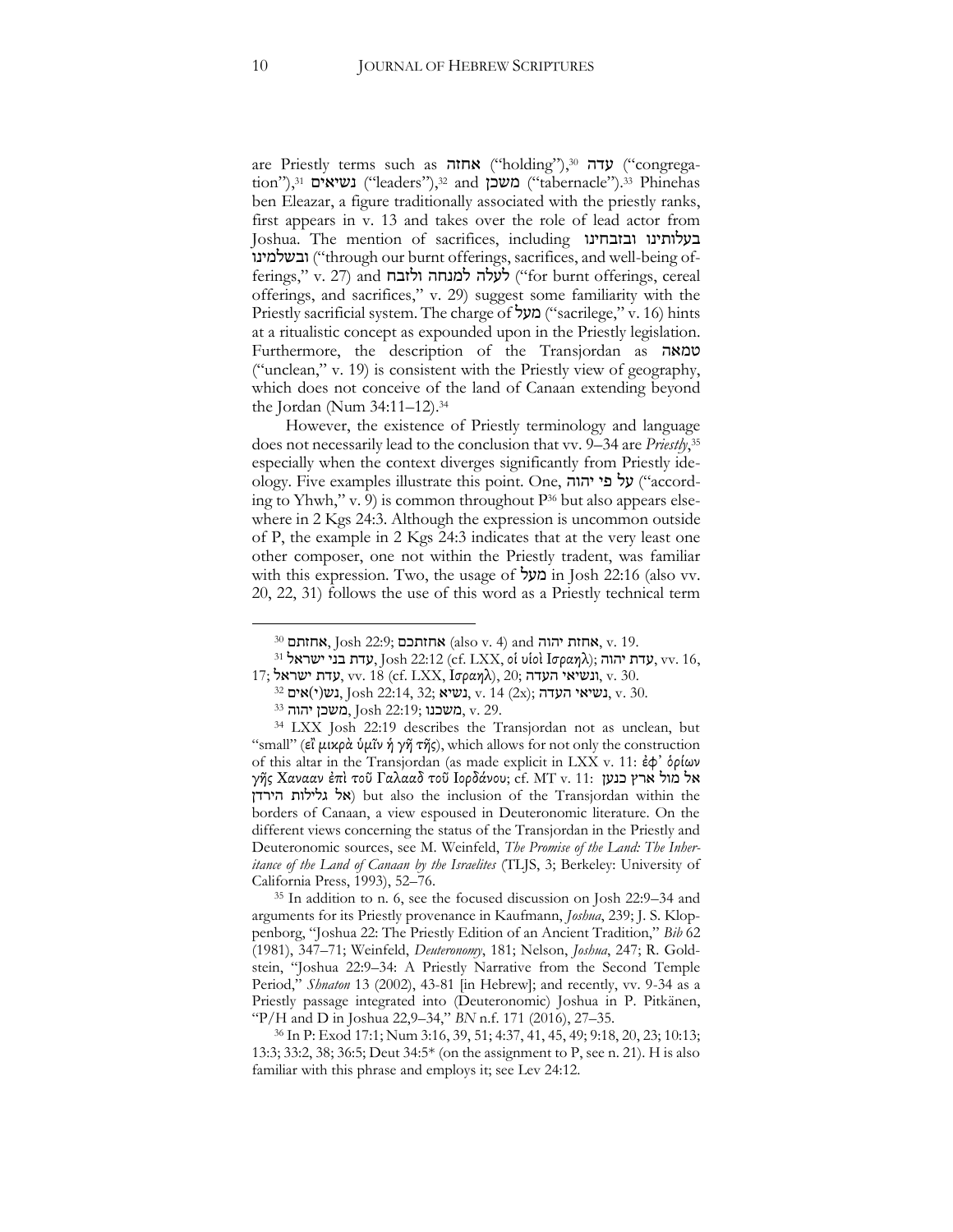that connotes sacrilege against sancta or the breaking of a covenant oath and is often expressed as a cognate accusative.37 This technical usage of **מעל** is also aptly employed in the post-exilic episode of the foreign wives in Ezra 9–10, in which some of the Yehudite officials raise the initial charge as מעל) Ezra 9:2) and Ezra agrees with the charge: מעלתם אתם) 10:10(.38 Three, the depiction of Phinehas in Josh 22 recalls his role in the Pe'or affair (Num 25:18) and the Midianite War (31:16), both Priestly accounts. Phinehas's role in Josh 22, however, more closely resembles another account that involves the Israelite confederacy with Phinehas at its forefront in Judg 20, an account that contains few, if any, influences from Priestly materials. The Priestly account of the Pe'or affair in Num 25:6–18 may be one of the accounts that Josh 22:17 draws upon, but it does not require the assignment of this verse to a Priestly hand. Four, as it was observed above, Josh 22 consistently maintains the order of the Reubenites and the Gadites, which is in the non-Priestly—and not the Priestly—report preserved in Num 32. If any of the descriptions of these two Transjordanian tribes in Josh 22 were from a Priestly hand, then we should expect something akin to "the Gadites and the Reubenites" found in the Priestly portions of Num 32. Finally, in Josh 22:27, the Transjordanian tribes insist that this altar was erected "to attend to the service of Yhwh" (לעבד את עבדת עבדת). In Priestly parlance, עבדה refers to a physical labor; in particular, the physical labor that the Levites preform in dismantling, transporting, and reassembling the wilderness Tabernacle.<sup>39</sup> While the exact phrase יהוה  $\mathfrak{p}$  is a rare construction, the sense of עבדה as physical labor is undetectable in Josh 22:27 and its use here is closer to 2 Chr 35:16 ("service of Yhwh") rather than Num 8:11 [P] ("labor of Yhwh").

As much of the detected Priestly language in Josh 22:9–34 is imprecise within a Priestly context,<sup>40</sup> the data does not lead to the conclusion that vv. 9–34 belong to a Priestly hand, either as part of its *Grundschrift* or redaction.<sup>41</sup> The mention of Shiloh in vv. 9, 12

<sup>37</sup> For example, מעל תמעל נפש in Lev 5:15; see J. Milgrom, *Leviticus 1– 16: A New Translation with Introduction and Commentary* (AB, 3; New York: Doubleday, 1991), 345–56.

<sup>38</sup> P. Y. Yoo, *Ezra and the Second Wilderness* (OTM; Oxford: Oxford University Press, 2017), 177–78. 39 Milgrom, *Leviticus 1–16*, 7; idem, *Numbers = Bĕ-midbar*, 343–44.

<sup>40</sup> For these reasons, it is difficult to accept the contention that "both Josh 22,9–34 and Num 32 have a priestly character and involve a plot of a conflict and its resolution" in Pitkänen, "P/H and D," 29.

 $41$  Although critics generally agree that P is a source (for the classical rebuttal of P as redactor, see K. Koch, "P—kein Redaktor! Erinnerung an zwei Eckdaten der Quellenscheidung," *VT* 37 [1987], 446–67), there remains wide disagreement on the extent of its *Grundschrift* and its (Priestly and Holiness) additions. Few, if any, critics see P as a Hexateuchal source, yet some critics argue that P concludes with the assembly at Shiloh in Josh 18:1; see P. Guilliaume, *Land and Calendar: The Priestly Document from Genesis*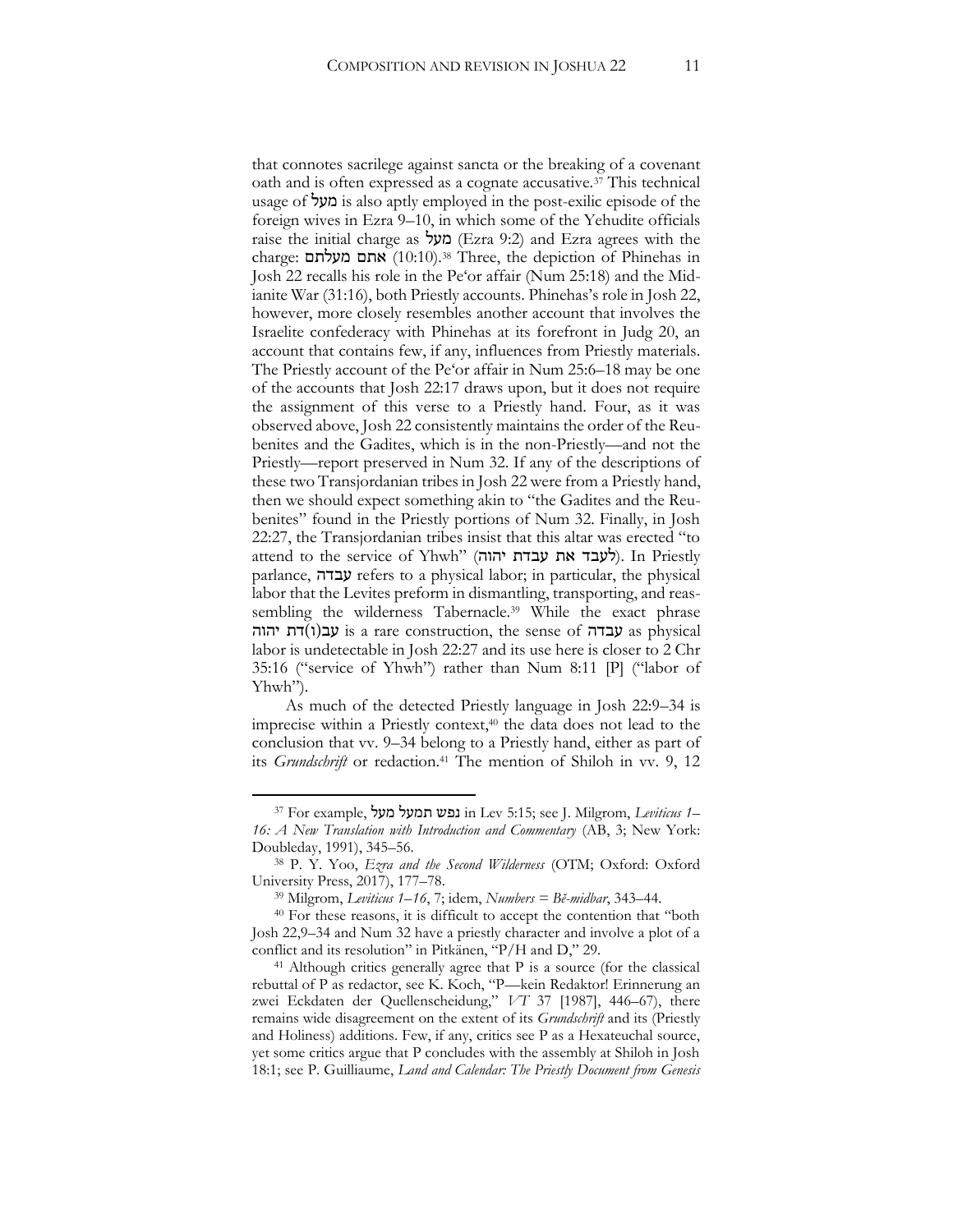might indicate a Priestly hand, but it may also reflect an understanding of the Priestly portrayal of the Israelite assembly at Shiloh.42 Although there are detectable traces of Priestly thought in vv. 9–34, there are other literary influences that shape these verses. The mention of Achan ben Zerah in Josh 22:20 alludes to the episode in Josh 7. Phinehas's reminder of the "guilt of Pe'or" (פעור עון (in Josh 22:17 is unique—nowhere else is an incident at Pe'or labelled as עון. Whereas P refers to an event as the "Pe'or affair" (דבר פעור), 43 other non-Priestly texts allude to Pe'or as a source of the Israelites' apostasy (בעל בעור).44 The appeal to the עון—and neither דבר of Pe'or in Josh 22:17 appears to be a harmonization of the different reports of the Israelites' first wilderness encounter with a foreign deity in the Transjordanian lands, and before their entry into Canaan. The presence of phrases scattered throughout vv. 9–34 such as היום (vv. 16 [2x], 17, 18 [2x], 22, 29, 31), ישראל אלהי) vv. 16, 24), and יהוה אלהינו (vv. 19, 24, 29) suggest that these verses are also influenced by Deuteronomistic materials.45 Finally, although P uses the word תבנית in its report of the construction of the tabernacle at Sinai, it uses this word in the sense of "pattern" for the tabernacle and its vessels.46 The sense of תבנית in Josh 22:28 that describes the altar as a "copy" is closer to the sense of the "likeness" of a scandalous object in Deuteronomic materials.47 Following the observation above that the materials in vv. 1–8 which presuppose Priestly materials and employ Deuteronom(ist)ic phraseology can be assigned to 'C', it appears that vv. 9–34 also contains substantial 'C' materials.

The presence of 'C' in both Josh 22:1–8 and vv. 9–34 raise the unlikelihood that vv. 9–34 were originally a self-contained unit. Rather than see a disruption between vv. 1–8 and vv. 9–34, some critics argue that Josh 22 can be read reasonably well as a whole.48

*<sup>1</sup> to Joshua 18* (LHBOTS, 391; London: T&T Clark, 2008), 157–63; Petersen, "Priestly Materials," 136. For Josh 18:1 as part of a Priestly redaction, see, for example, E. Cortese, *Josua 13–21: Ein priesterschriftlicher Abschnitt im deuteronomistischen Geschichtswerk* (OBO, 94; Freiburg: Universitätsverlag, 1989), 94–96.

<sup>42</sup> On Josh 18:1 as a reference point for Josh 22, see Assis, "Position and Function," 532.

<sup>43</sup> Num 25:18; 31:16.

<sup>44</sup> פעור לבעל, Num 25:3, 5. The attribution of פעור בבעל in Deut 4:3 [D] appears to localize the event, rather than speak of a rival deity.

<sup>45</sup> For this reason, J. Dus argues that Josh 22:9–34\*, which are upheld as Priestly, were reworked by a Deuteronomistic hand ("Die Lösung des Rätsels von Jos. 22. Ein Beitrag zur Geschichte Altisraels," *ArOr* 32 [1964],

<sup>,</sup>וראה ועשה בתבניתם אשר אתה מראה בהר ;25:9 .<br>וראה ועשה בתבניתם אשר אתה מראה בהר ,25:9 הבנית המשכן 46,

ת יל בהלה קות בנית כל בהמה ;Deut 4:16 ,תבנית זכר או נקבה או 54.<br>תבנית כל בהמה ;Deut 4:16 ,תבנית זכר או נקבה או 47 As explicitly stated by and קתבנית כל צפור כנף, v. 17; רגבית כל תבנית כל תבנית המ $\alpha$ , v. 18.

<sup>48</sup> For a synchronic analysis of the final form of Josh 22, see Assis, "For it Shall be a Witness," 208–31. On the entirety of Josh 22 belonging to a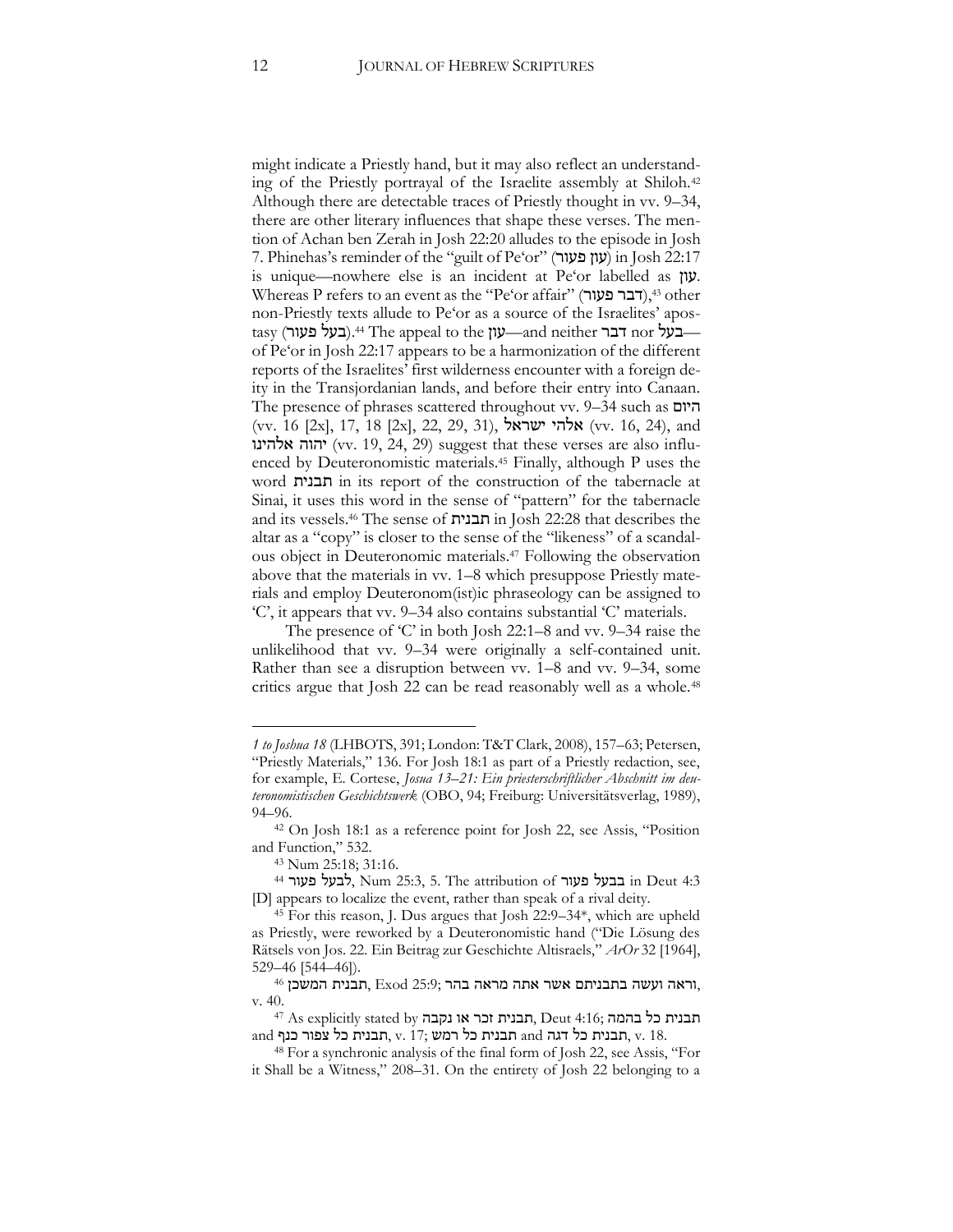To a certain extent, I agree. The presence of 'C' supplementary materials in vv. 9–34 suggests that these verses also contain 'A' materials, specifically the continuation of the 'A' narrative detected in vv. 1–8 (specifically, vv. 1\*–3a, 6a). After Joshua sends the Reubenites and the Gadites back to the Transjordan, the continuation of this narrative requires a report of the departure, which appears in v. 9a\*  $\lceil$ imus וישבו and המנשה שבט המנשה and includes a detail of a layover at the River Jordan where the Reubenites and the Gadites built an altar in v. 10. After the lengthy (Deuteronomistic-inspired) interpolation in vv. 11–33, the 'A' narrative strand continues in v. 34, in which the Reubenites and the Gadites declare that this altar is a witness of sorts.50 With the 'A' portions of Josh 22 now identified, 'A' may be reconstructed as follows:

ליהם אתם שמרתם את כל 2 אז יקרא יהושע לראובני ולגדי 2 אימר אשר צוה אתכם משה עבד יהוה ותשמעו בקולי לכל אשר צויתי אתכם לא עזבתם את אחיכם זה ימים רבים עד היום הזה <sup>6</sup> ויברכם יהושע  $\,^3$ וישלחם <sup>9</sup> וילכו בני ראובן ובני גד מאת בני ישראל <sup>10</sup> ויבאו אל גלילות הירדן אשר בארץ כנען ויבנו בני ראובן ובני גד שם מזבח על הירדן<sup>34 </sup>ויקראו בני ראובן ובני גד למזבח כי עד הוא בינתינו כי יהוה האלהים

<sup>1</sup> Then Joshua called the Reubenites and the Gadites. <sup>2</sup> He said to them, "You kept all that Moses the servant of Yhwh commanded you and you obeyed all that I commanded you. 3 You did not abandon your kin these many days—up to this day." <sup>6</sup> So Joshua blessed them and he sent them away. <sup>9</sup> The Reubenites and the Gadites departed from the Israelites. 10 They came to the region of the Jordan that is in the land of Canaan and they, the Reubenites and the Gadites, built there an altar alongside the Jordan. 34 The Reubenites and the Gadites called the altar ["Witness" as] "it is a witness among us that Yhwh is god."

According to 'A', this altar was built in open space and, informed by a particular understanding of the Yahvistic cult, is ritually acceptable.51 This report recalls other non-Deuteronomic, non-Priestly

secondary Deuteronomistic supplement, see R. G. Kratz, *The Composition of the Narrative Books of the Old Testament*, trans. John Bowden (London: T&T Clark, 2005), 188–89. Although I do not fully follow Kratz on this reconstruction, I agree that substantial portions of Josh 22 (identified as 'C') can be upheld as Deuteronomistic expansions.

<sup>49</sup> LXX v. 9a contains a plus: καὶ τὸ ἢμισυ φυλῆς υἱῶν Μανασση. The mention of Gilead, specifically הגלעד ארץ אל ללכת, in Josh 22:9b may belong to 'A'. On this point, Num 32 offers a clue. Although גלעד ארץ appears in Num 32:1 [non-P], the description of לאחזה הגלעד ארץ את in v. 29, a Priestly verse, contains clearer resonances to Josh 22:9b.

<sup>50</sup> LXX Josh 22:34 includes καὶ τοῦ ἡμίσους φυλῆς Μανασση.

<sup>51</sup> Nelson, *Joshua*, 247; Assis, "Position and Function," 539–40.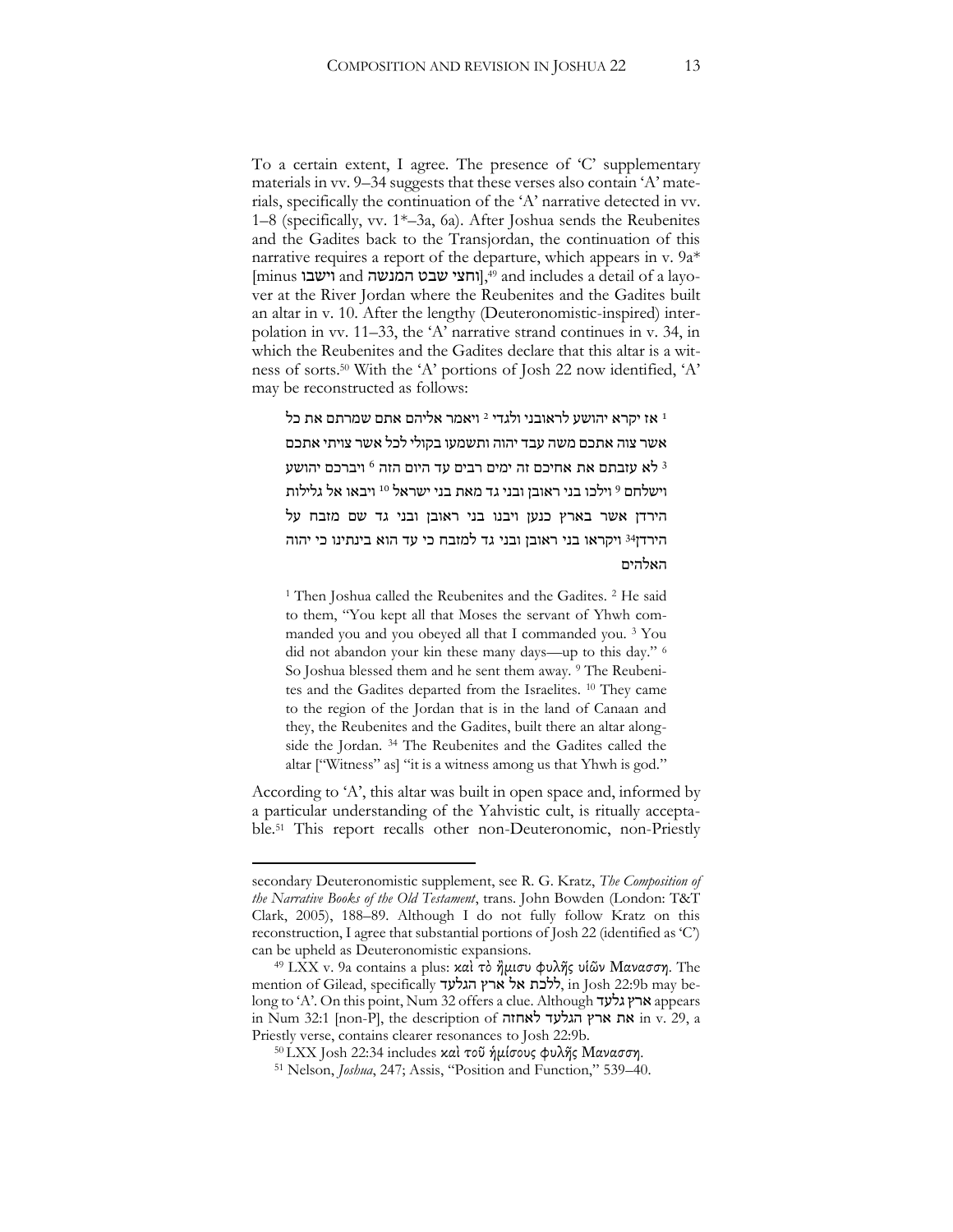reports of an open altar built by Lot and Jacob (Gen 31:43–54), another one by Jacob at Bethel (Gen 35:7), and Moses (Exod 24:4) without any disapproval. Likewise, the Covenant Code envisions the presence and function of multiple altars not enclosed in a sacred precinct but erected outdoors (Exod 20:24–26). In short, 'A' does not anticipate a problem with the construction of an open-air altar as its report of the Reubenites and the Gadites building an altar is consistent with narratives and legislation that are neither Deuteronomic nor Priestly.52

After a slight revision of 'A' by 'B', one of the earliest readers of 'AB' was dissatisfied with the construction of an altar by the Reubenites, the Gadites, and half-tribe of Manasseh, one that potentially possessed a substantial threat to the centralized cult. 'C' goes to great lengths to discredit this altar by the Jordan since it is a rival to what it considers as the sole legitimate altar, the יהוה מזבח) Josh 22:19, 29).53 'C' finds fault in the Reubenites, the Gadites, and half-tribe of Manasseh<sup>54</sup> and adds material to achieve its goal of discrediting this altar: the Transjordanian tribes not only disobey Joshua by *not* directly going back to their tents across the Jordan as they were initially commanded, but also had the audacity to build an outrageous altar somewhere by the Jordan, what 'C' describes as גדול מזבח למראה") a great altar in appearance," v. 10b). 'C' diverges into a lengthy expansion in vv. 11–33 that draws attention to this altar and, in replacing Joshua with the priest Phinehas ben Eleazar as the lead prosecutor, raises the alarm that this altar will be used for sacrificial purposes. While it appears that 'C' acknowledges the presence of multiple altars, it certainly does not support the legitimacy of any competing altar, especially the one erected by the Transjordanian tribes. To emphasize the dubious nature of this altar by the Jordan, 'C' labels it as יהוה ("copy of the altar of Yhwh," v. 28).<sup>55</sup>

<sup>52</sup> Source critically, Gen 31:43–54; 35:7; Exod 20:24–26; 24:4 may all be assigned to non-P or E.

<sup>53</sup> In MT Josh 22:19, the false altar (מזבח) is placed in opposition to the true altar (יהוה מזבח(. There is little doubt that in LXX v. 19 the altar built by the Transjordanian tribes is illegitimate, as the lexical distinction between a false altar and a true altar is maintained (see n. 4; underlined here for emphasis), καὶ μὴ ἀπόστητε ἀπὸ κυρίου διὰ τὸ οἰκοδομῆσαι ὑμᾶς <u>βωμὸν</u> ἒξω τοῦ θυσιαστηρίου κυρίου τοῦ θεοῦ ἡμῶν. In LXX v. 29a, the description of the false altar as θυσιαστήριον—in contrast to the true altar called τοῦ θυσιαστηρίου κυρίου in v. 29b—appears to be an error in translation; see Greenspoon, *Textual Studies*, 296.

<sup>54</sup> Following Josh 22:7, the mentions of the half-tribe of Manasseh that are completely surrounded by 'C', in vv. 11, 13, 15, 21, 30, 31, can also be recognized as 'C' material. To this, καὶ (άπο) τοῦ ἡμίσους φυλῆς Μανασση in LXX vv. 32, 33 can be included.

<sup>55</sup> As stated by LXX Josh 22:28, ὁμοίωμα τοῦ θυσιαστηρίου ("likeness of the [true] altar"), LXX-Joshua also demonstrates a high concern for cult centralization; see M. Rösel, "The Septuagint-Version of the Book of Joshua," *SJOT* 16 (2002), 5–23 [19–20].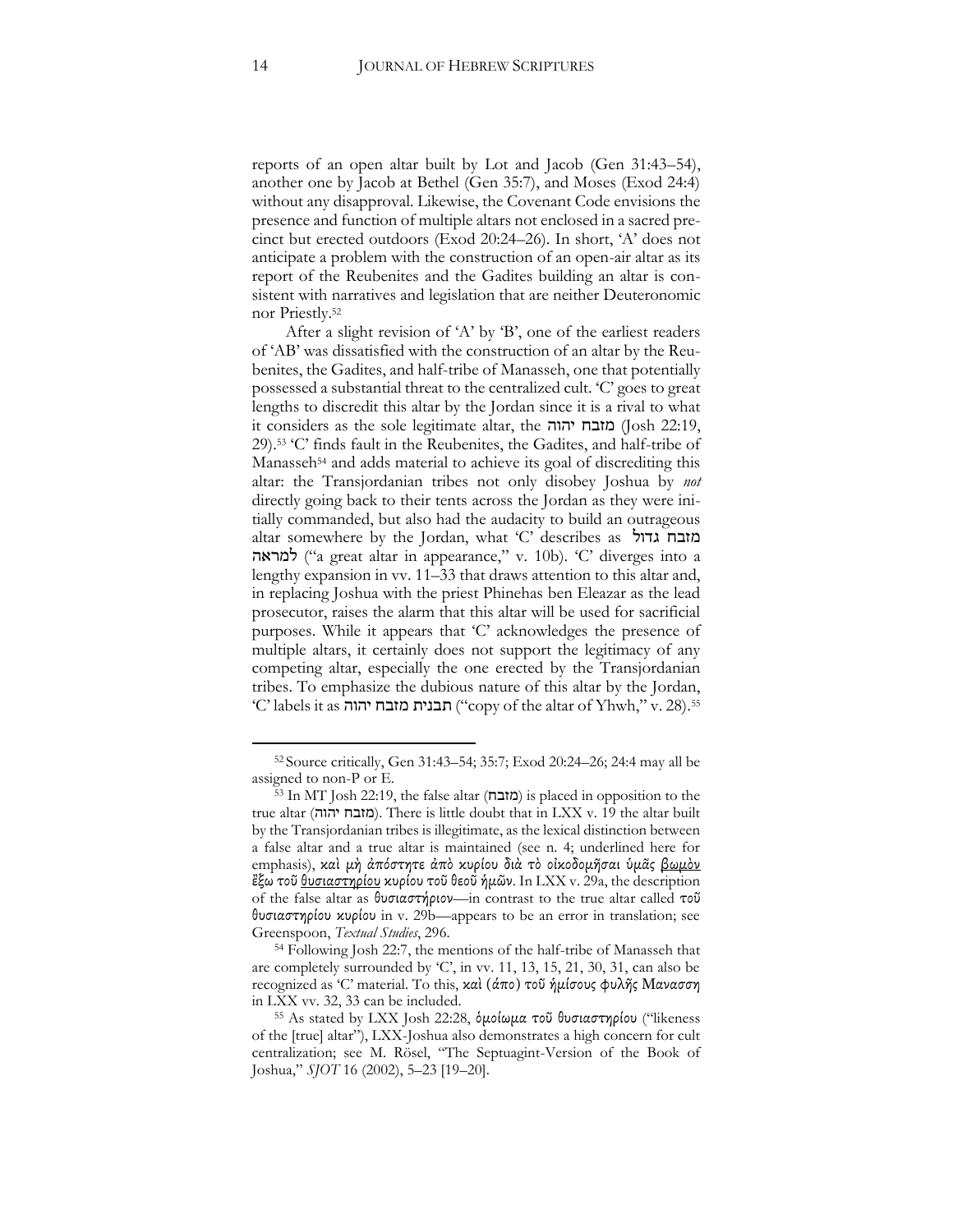#### **DE-LEGITIMIZATION THROUGH EXPANSION IN JOSHUA 22**

From the foregoing analysis, the composition of Josh 22 can be described as follows. The base layer, 'A', continues the narrative thread of the Reubenites and the Gadites receiving land in the Transjordan, as commanded by Moses in the non-P portions of Num 32. Having fulfilled their obligations to their kin, the Reubenites and the Gadites are released by Joshua and they depart for the Transjordan. On their way back, and somewhere near the River Jordan, the Reubenites and the Gadites build an altar. This altar marks their fidelity to the Israelite deity and, aligned with a view that accepted the existence of multiple altars, it consequently does not present a significant problem. As to the identity of this base layer, it is certainly not Priestly. It is also neither Deuteronomistic nor Deuteronomic. This material may be upheld as "non-Deuteronomic," but as a continuation of the non-Priestly report in Num 32, what was labelled as 'A' in Josh 22 can be identified by the more common nomenclature of "non-P."<sup>56</sup>

The next layer, 'B', is sparse in Josh 22 yet it reflects the stage at which the non-Priestly materials were combined with Priestly materials. As was the case with non-P in Num 32, the non-P base layer in Josh 22 only mentions the Reubenites and the Gadites. Due to the prominent inclusion of the half-tribe of Manasseh among the Transjordanian tribes in Deuteronomy, as the non-P materials are combined with Deuteronomic materials in the process by which the Pentateuch/Hexateuch is formed, the half-tribe of Manasseh is inserted into the relevant non-P materials. In Josh 22, the difference between the non-P base layer and its revised form in 'AB' lies in the mention of the half-tribe of Manasseh, and it is apparent that 'B' does not drastically alter the text. 'B' harmonizes their source materials by inserting the occasional and minor, yet necessary, insertions in their own final product. Hence 'B' can be identified as a redactor, one who combines "non-P," Priestly, and Deuteronomic materials.

<sup>56</sup> Here, non-P may be conceived of as a source or as fragmentary. For critics who subscribe to the classical four-source theory, what I have identified as 'non-P' can also be identified as Elohistic [E]. This is, in some ways, a partial return to classical expressions of source criticism, which envisioned sources running through Genesis–Joshua; for the view that Josh 22:1–8 consisted of a J or E report of the Reubenites and the Gadites building an altar, see O. Eissfeldt, *Hexateuch-Synopse. Die Erzählung der fünf Bücher Mose und des Buches Josua mit dem Anfange des Richterbuches, in ihre vier Quellen zerlegt und in deutscher Übersetzung dargeboten samt einer in Einleitung und Anmerkungen gegebenen Begründung* (Leipzig: Hinrichs, 1922), 79. E demonstrates a neutral attitude towards open-air altars and, in E's own vision of the Israelite cult, sacrifice is popularly performed at multiple altars; within the framework of a renewed discussion on the Elohist see J. Stackert, *A Prophet Like Moses: Prophecy, Law, and Israelite Religion* (New York: Oxford University Press, 2014), 124.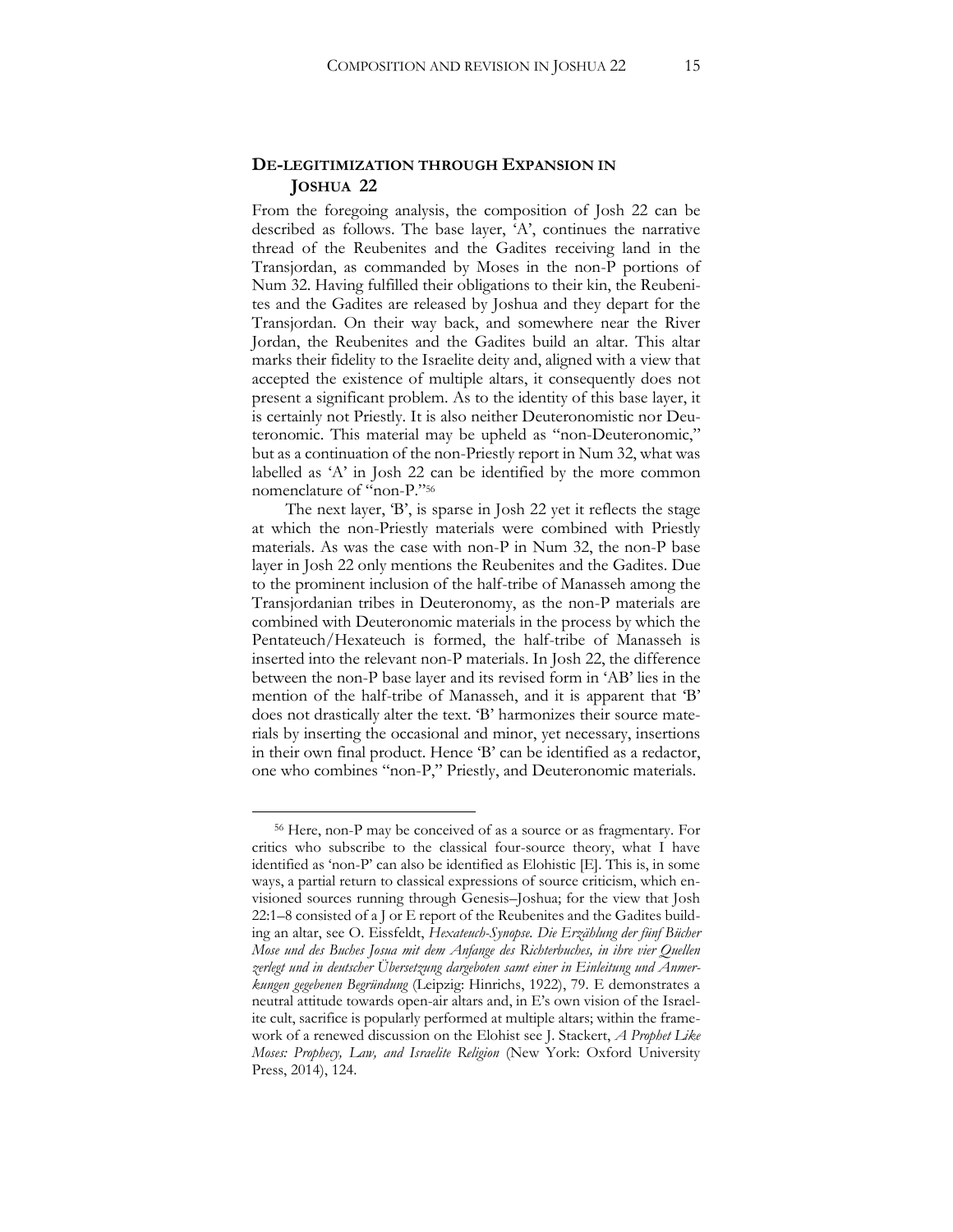'C' consists of a considerable Deuteronomistic expansion of its received materials, 'AB'.<sup>57</sup> While there are traces of Priestly thought in this supplementary material, it is unlikely that any of  $C'$  is the work of a Priestly hand.58 Dissatisfied with the lack of any condemnation of the altar by the Jordan, as preserved and presented in 'AB', this Deuteronomistic supplement promotes the centralized cult by inserting material that first disparages the Transjordanian tribes for not following Joshua's commands which then leads into the Cisjordanian tribes and the priest Phinehas ben Eleazar questioning the legitimacy of the altar the Transjordanian tribes erected by the River Jordan. It is somewhat remarkable that this Deuteronomistic supplement elected not to expunge its received material from the final product and, as a result, allowed this altar by the Jordan to stand at all. The conservation of the received source materials by 'C' may reflect a contemporary reality of multiple altars in the Cisjordan and possibly the Transjordan, and this Deuteronomistic supplement not only expands upon but also corrects the received source materials. Rather than strike out any of their source materials entirely, the Deuteronomistic supplement salvaged these source materials and reoriented the base layer while writing away what was upheld as the unorthodoxy of a received tradition.

Utilizing insights from both redaction and source criticism, this analysis divides Josh 22 into a non-Priestly base layer, redactional insertions (specifically, the half-tribe of Manasseh), and Deuteronomistic supplementary materials. This chapter also preserves two different views of Israelite open-air altars: one that does not presume cult centralization and another that upholds the centralized cult. Rather than erase the report of an open altar from its source materials, the Deuteronomistic supplement reflects the reality that multiple altars existed alongside its preferred cult center and uses the oppor-

<sup>57</sup> In the preceding notes, many of the variant readings between MT Josh 22 and LXX Josh 22 emerge in verses that were identified as 'C'. Accordingly, I am open to the possibility that 'C' is not from a single hand, but reflects an expansion that took shape in different stages in (proto)MT and the Hebrew *Vorlage* reflected in LXX Joshua.

<sup>58</sup> The question arises for critics who subscribe to the existence of P materials beyond Leviticus or Numbers: if there is no Priestly material in Josh 22, then where is the completion of P's version of the allocation of the Transjordan, one that continues from Num 32\* [P]? In Josh 18:1–10, which some critics uphold as P's report of the allocation of the Transjordanian lands (see, in addition to n. 41, M. Haran, *Temples and Temple Service in Ancient Israel: An Inquiry into the Character of Cult Phenomena and the Historical Setting of the Priestly School* [Oxford: Clarendon, 1978], 198), v. 7 contains the notice that the Transjordanian tribes received their portions: שבט וחצי וראובן וגד Other .המנשה לקחו נחלתם מעבר לירדן מזרחה אשר נתן להם משה עבד יהוה critics assign Josh 18:2–10 to JE, see for example Petersen, "Priestly Materials," 136–137; however, overlooked is the order of Gad before Reuben in v. 7—which appears only in the Priestly portions of Num 32.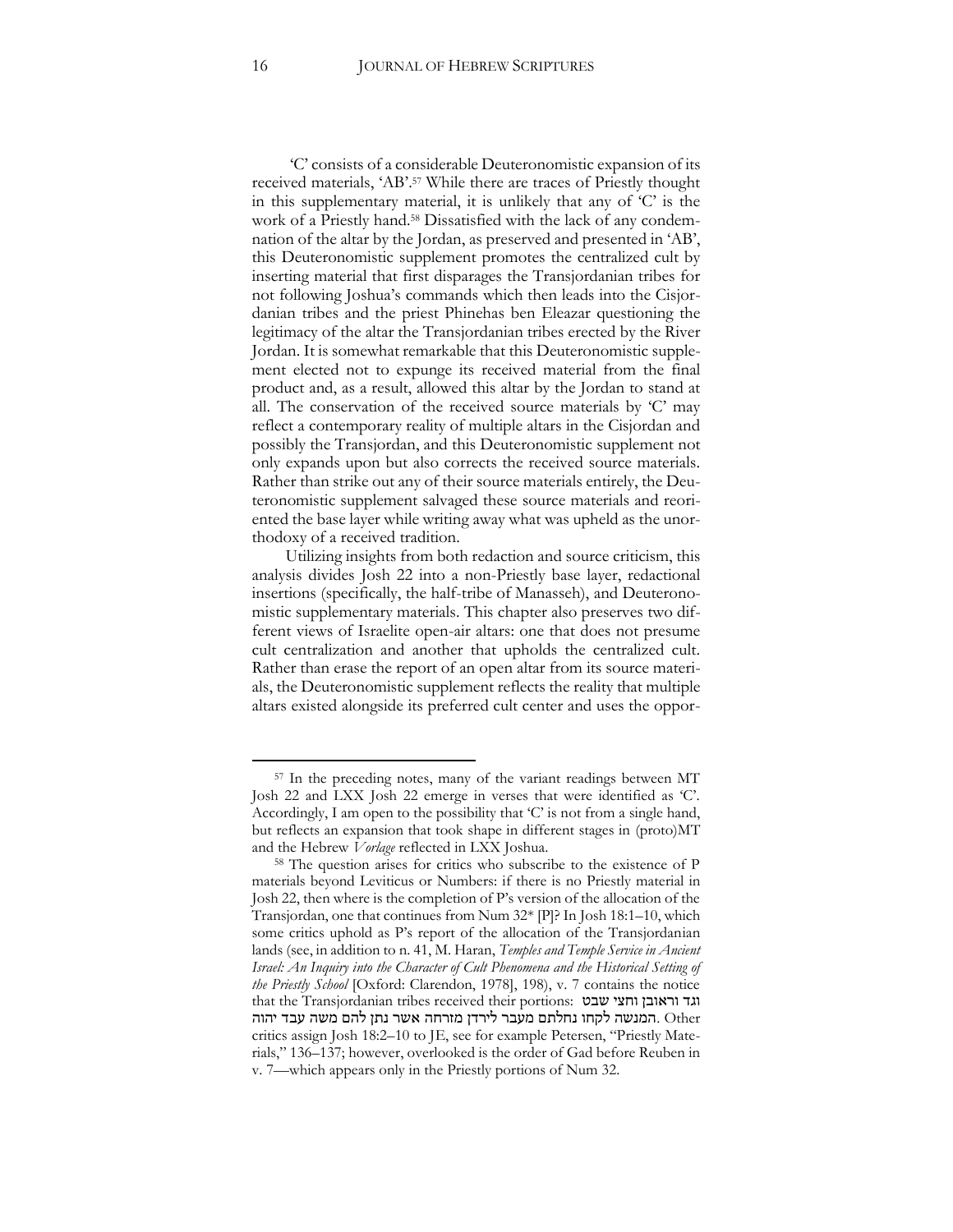tunity to delegitimize these competing altars. Ultimately, this Deuteronomistic supplement has the final word on the matter and makes the point that one, and only one, of these altars—and it is certainly not the one the Transjordanian tribes built by the Jordan—is legitimate.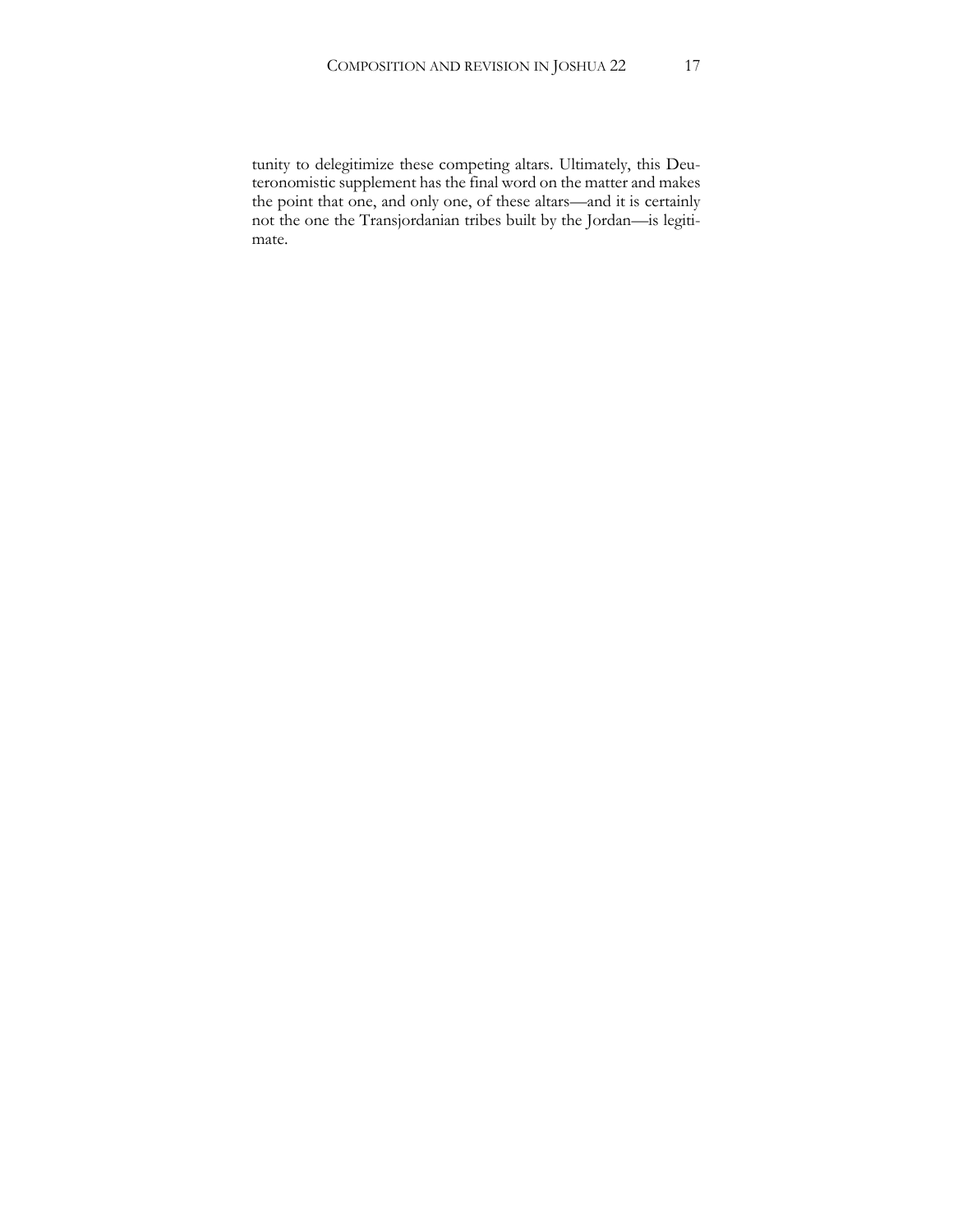#### **APPENDIX: THE LITERARY DEVELOPMENT OF JOSHUA 22**

Key: 'A' <regular>; '**B'** <**bold**>; '*C*' *<italic>*

<sup>1</sup> Then Joshua called the Reubenites, the Gadites**, and half-tribe of Manasseh**. 2 He said to them, "You kept all that Moses the servant of Yhwh commanded you and you obeyed all that I commanded you. 3 You did not abandon your kin these many days—up to this day*—and you kept the charge of Yhwh your god*. 4 *And now Yhwh your god has given rest to your kin just as he told them. Now turn and go to your tents, to the land of your possession, that Moses the servant of Yhwh gave you across the Jordan.* <sup>5</sup> *Take great care to fulfill the commandment and the instruction Moses the servant of Yhwh commanded you to love Yhwh your god, to walk in all his ways, to keep his commandments, to cleave to him, and to serve him with all your heart and all your soul."* <sup>6</sup> So Joshua blessed them and he sent them away. *They went toward their tents.*

*<sup>7</sup> To the half-tribe of Manasseh Moses had given [a portion in] Bashan. Now to the other half Joshua gave [a portion] alongside their kin across the Jordan towards the west. Joshua sent them to their tents and blessed them. <sup>8</sup> He said to them, "Return to your tents with many riches—abundant cattle, silver, gold, bronze, iron, and many garments—and divide the spoils of your enemies with your kin."*

<sup>9</sup> The Reubenites, Gadites**, and half-tribe of Manasseh** *turned and* departed from the Israelites *at Shiloh, which is in the land of Canaan, to go to the land of Gilead, to the land of their possession, which was allocated according to Yhwh through Moses*. 10 They came to the region of the Jordan that is in the land of Canaan and they, the Reubenites, Gadites, **and half-tribe of Manasseh,** built there an altar alongside the Jordan—*a great altar in appearance*.

<sup>11</sup> *The Israelites heard [a report]: "The Reubenites, the Gadites, and halftribe of Manasseh built an altar by the edge of the land of Canaan—the region of the Jordan, the Israelite side." <sup>12</sup> And when the Israelites heard it, the entire Israelite congregation assembled at Shiloh to wage war against them. 13 They sent the priest Phinehas ben Eleazar to the Reubenites, the Gadites, and half-tribe of Manasseh in the land of Gilead, 14 and with him ten chieftains, one from each ancestral house—of all the tribes of Israel each one a leader of their ancestral houses among the companies of Israel. 15 They went to the Reubenites, the Gadites, and the half-tribe of Manasseh in the land of Gilead and spoke to them: 16 "Thus says the congregation of Yhwh: 'What is this iniquity that you have committed against the God of Israel to turn away today from following Yhwh, by building for yourselves an altar today, and rebelling against Yhwh? 17 Is the guilt of Pe'or which*  we have not yet been cleansed of this day such a small thing upon us? It will *be a blow upon the congregation of Yhwh <sup>18</sup> that you have turned away from following Yhwh. If you rebel against Yhwh today, then he will be angry with the entire congregation of Israel tomorrow. 19 But if the land of your possession is unclean, then cross over to the land of Yhwh's possession in which*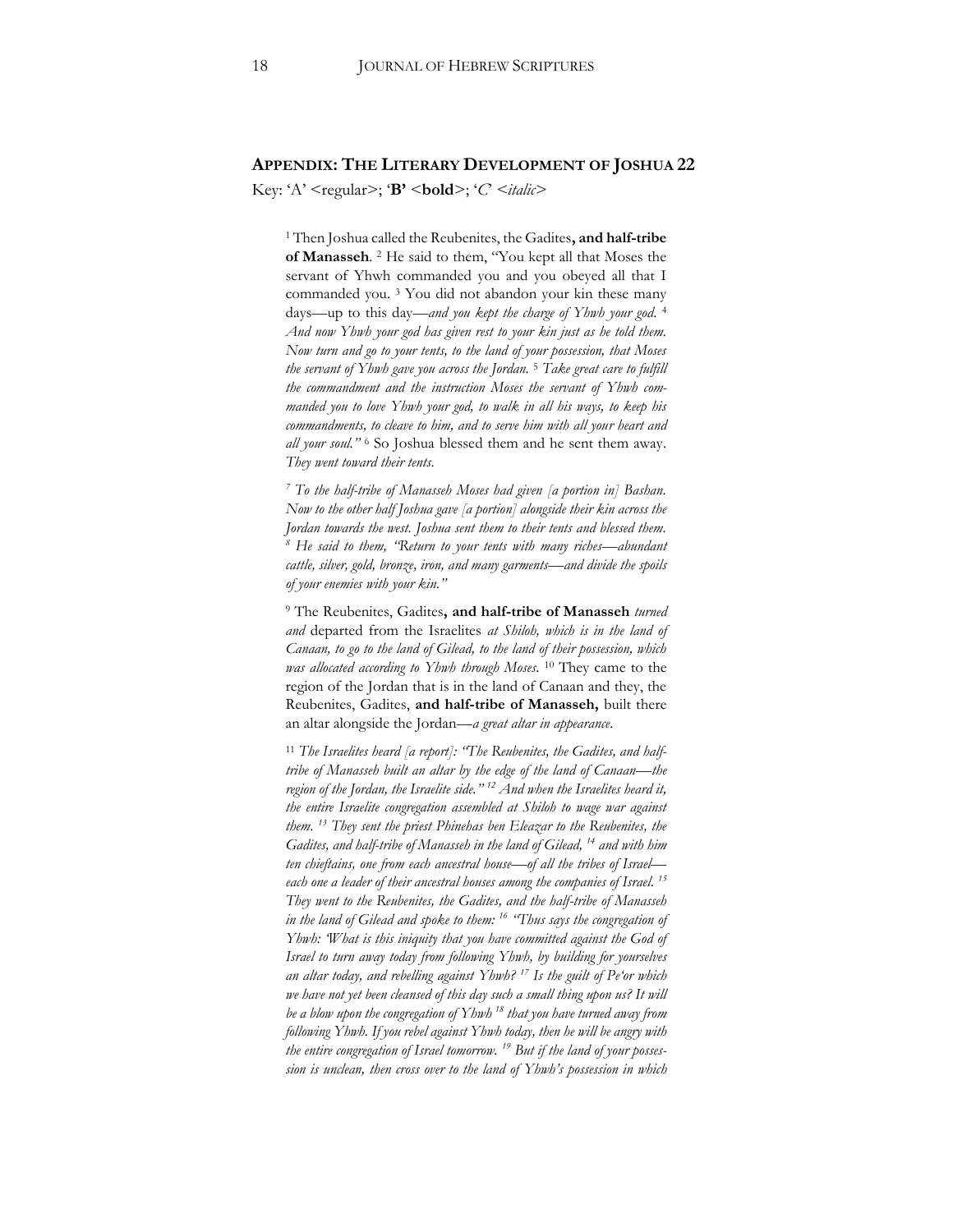*Yhwh's tabernacle stands and acquire a hold among us. But do not rebel against Yhwh and against us. Do not rebel by building for yourselves an altar apart from the altar of Yhwh our god. 20 Did not Achan ben Zerah commit an iniquity with devoted things and there was then wrath over the entire congregation of Israel? And did he alone not perish for his guilt?"*

*<sup>21</sup> The Reubenites, the Gadites, and half-tribe of Manasseh responded. They spoke to the leaders of the companies of Israel: 22 "Yhwh, god of gods! Yhwh,*  god of gods! He knows and Israel knows! If it is through rebellion and if it *is through iniquity against Yhwh then do not spare us this day. 23 If we built for ourselves an altar to turn away from Yhwh, and if burnt offerings and cereal offerings are offered upon it, or well-being sacrifices are offered upon it, then may Yhwh seek [retribution]. 24 We did, out of anxiety from this affair, this thing thinking: tomorrow your children may say to our children, 'What have you to do with Yhwh the God of Israel? 25 Yhwh set as a border between us and you—the Reubenites and the Gadites—the Jordan. You have no share in Yhwh!' Thus, your children will prevent our children from worshipping Yhwh. 26 We thought: Let us act and build an altar, not for offerings and not for sacrifices. 27 Instead, it will be a witness between us and between you and between the descendants after us to attend to the service of Yhwh before him through our burnt offerings, sacrifices, and well-being offerings so that tomorrow your children will not say to our children, 'You have no share in Yhwh!' <sup>28</sup> We reasoned: Should they speak tomorrow to us and to our descendants then we will say, 'See the copy of Yhwh's altar which our ancestors made? It is not for burnt offerings and not for sacrifices but instead it is a witness between us and you!' <sup>29</sup> Far be it for us to rebel against Yhwh and to turn away today from following Yhwh by building an altar for burnt offerings, cereal offerings, and sacrifices other than the altar of Yhwh our god which stands before his tabernacle!"*

*<sup>30</sup> The priest Phinehas heard—along with the chieftains of the congregation and the leaders of the assembly of Israel who were with him—the words which the Reubenites, the Gadites, and Manassites spoke and they approved them. 31 The priest Phinehas ben Eleazar said to the Reubenites, the Gadites, and the Manassites, "Today we know that Yhwh is among us for you have not committed this iniquity against Yhwh. Thus, you have delivered the Israelites from Yhwh's power." <sup>32</sup> The priest Phinehas ben Eleazar returned, along with the chieftains, from the Reubenites and the Gadites in the land of Gilead to the land of Canaan, to the Israelites, with a report.* <sup>33</sup> *The report was accepted by the Israelites and they blessed God. They no longer considered raising an army against them, to destroy the land in which the Reubenites and the Gadites dwelled.* <sup>34</sup> The Reubenites and the Gadites called the altar ["Witness" as] "it is a witness among us that Yhwh is god."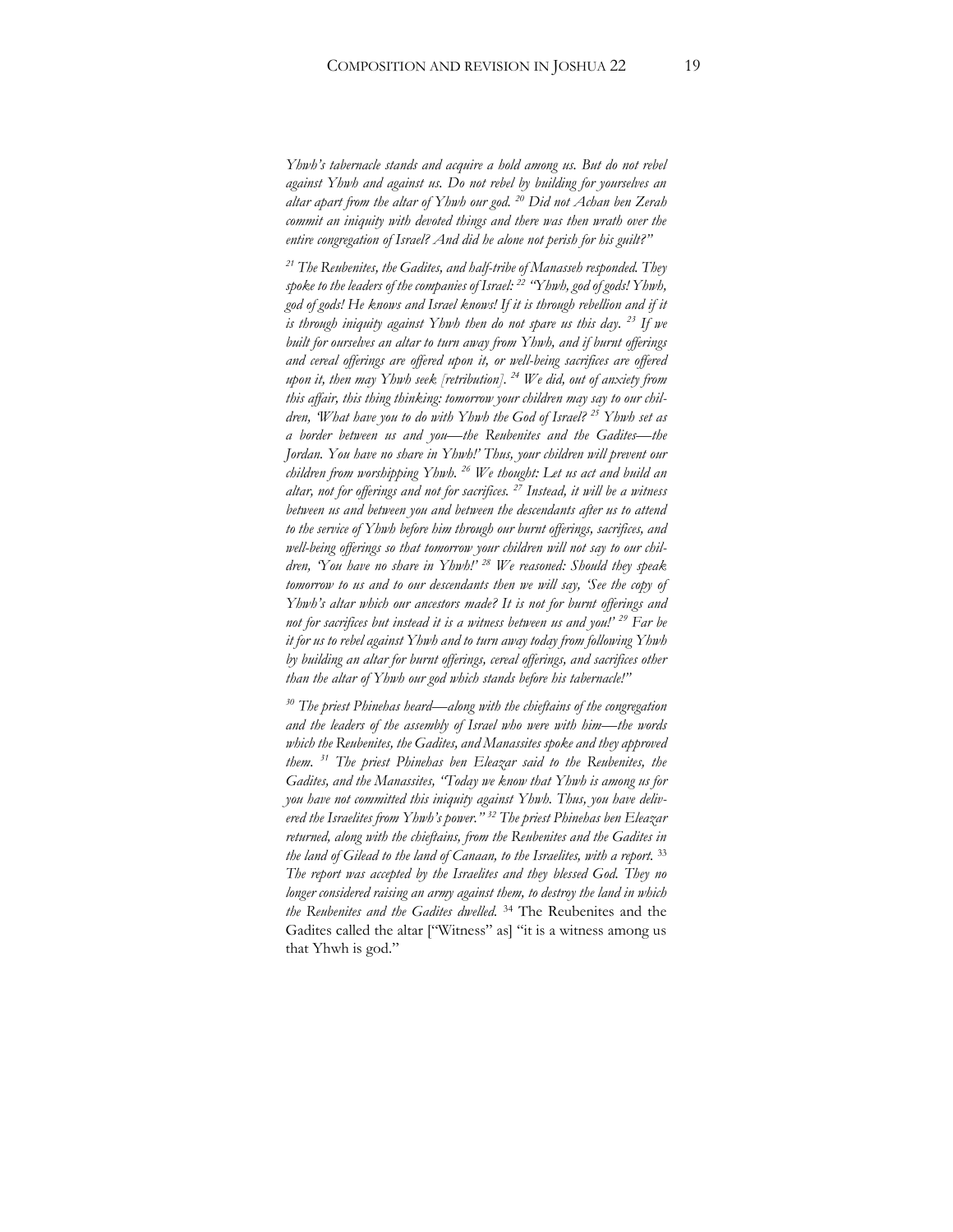ויאמר אליהם 2 אז יקרא יהושע לראובני ולגדי **ולחצי מטה מנשה** 2 ויאמר אליהם אתם שמרתם את כל אשר צוה אתכם משה עבד יהוה ותשמעו בקולי לכל אשר צויתי אתכם <sup>3</sup> לא עזבתם את אחיכם זה ימים רבים עד היום הוה ושמרתם את משמרת מצות יהוה אלהיכם <sup>4</sup> ועתה הניח יהוה אלהיכם לאחיכם כאשר דבר להם ועתה פנו ולכו לכם לאהליכם אל ארץ אחזתכם אשר נתן לכם משה עבד יהוה בעבר הירדן <sup>5</sup> רק שמרו מאד לעשות את המצוה ואת התורה אשר צוה אתכם משה עבד יהוה לאהבה את יהוה אלהיכם וללכת בכל דרכיו ולשמר מצותיו ולדבקה ב*ו ולעבדו בכל לבבכם ובכל נפשכם:* 6 ויברכם יהושע וישלחם *וילכו* אל אהליהם

ולחצי שבט המנשה נתן משה בבשן ולחציו נתן יהושע עם אחיהם <sup>7</sup> 8 מעבר <sup>[ק: בעבר]</sup> הירדן ימה וגם כי שלחם יהושע אל אהליהם ויברכם ויאמר אליהם לאמר בנכסים רבים שובו אל אהליכם ובמקנה רב מאד בכסף ובזהב ובנחשת ובברזל ובשלמות הרבה מאד חלקו שלל איביכם עם אחיכם

וישבו וילכו בני ראובן ובני גד **וחצי שבט המנשה** מאת בני ישראל 9 משלה אשר בארץ כנען ללכת אל ארץ הגלעד אל ארץ אחזתם אשר נ*אחוו בה על פי יהוה ביד משה* 1<sup>0</sup> ויבאו אל גלילות הירדן אשר בארץ כנען ויבנו בני ראובן ובני גד וחצי שבט המנשה שם מזבח על הירדן מזבח גדול למראה

וישמעו בני ישראל לאמר הנה בנו בני ראובן ובני גד וחצי שבט <sup>11</sup> המנשה את המזבח אל מול ארץ כנען אל גלילות הירדן אל עבר בני וישמעו בני ישראל ויקהלו כל עדת בני ישראל שלה לעלות <sup>12</sup> ישראל וישלחו בני ישראל אל בני ראובן ואל בני גד ואל חצי <sup>13</sup> עליהם לצבא שבט מנשה אל ארץ הגלעד את פינחס בן אלעזר הכהן <sup>14</sup> ועשרה נשאים עמו נשיא אחד נשיא אחד לבית אב לכל מטות ישראל ואיש ראש בית אבותם המה לאלפי ישראל <sup>15</sup> ויבאו אל בני ראובו ואל בני כה <sup>16</sup> גד ואל חצי שבט מנשה אל ארץ הגלעד וידברו אתם לאמר אמרו כל עדת יהוה מה המעל הזה אשר מעלתם באלהי ישראל לשוב היום מאחרי יהוה בבנותכם לכם מזבח למרדכם היום ביהוה <sup>17</sup> המעט לנו את עון פעור אשר לא הטהרנו ממנו עד היום הזה ויהי הנגף בעדת ואתם תשבו היום מאחרי יהוה והיה אתם תמרדו היום ביהוה 18 יהוה ומחר אל כל עדת ישראל יקצף <sup>19</sup> ואך אם טמאה ארץ אחזתכם עברו לכם אל ארץ אחזת יהוה אשר שכן שם משכן יהוה והאחזו בתוכנו וביהוה אל תמרדו ואתנו אל תמרדו בבנתכם לכם מזבח מבלעדי מזבח הלוא עכן בן זרח מעל מעל בחרם ועל כל עדת ישראל <sup>20</sup> יהוה אלהינו